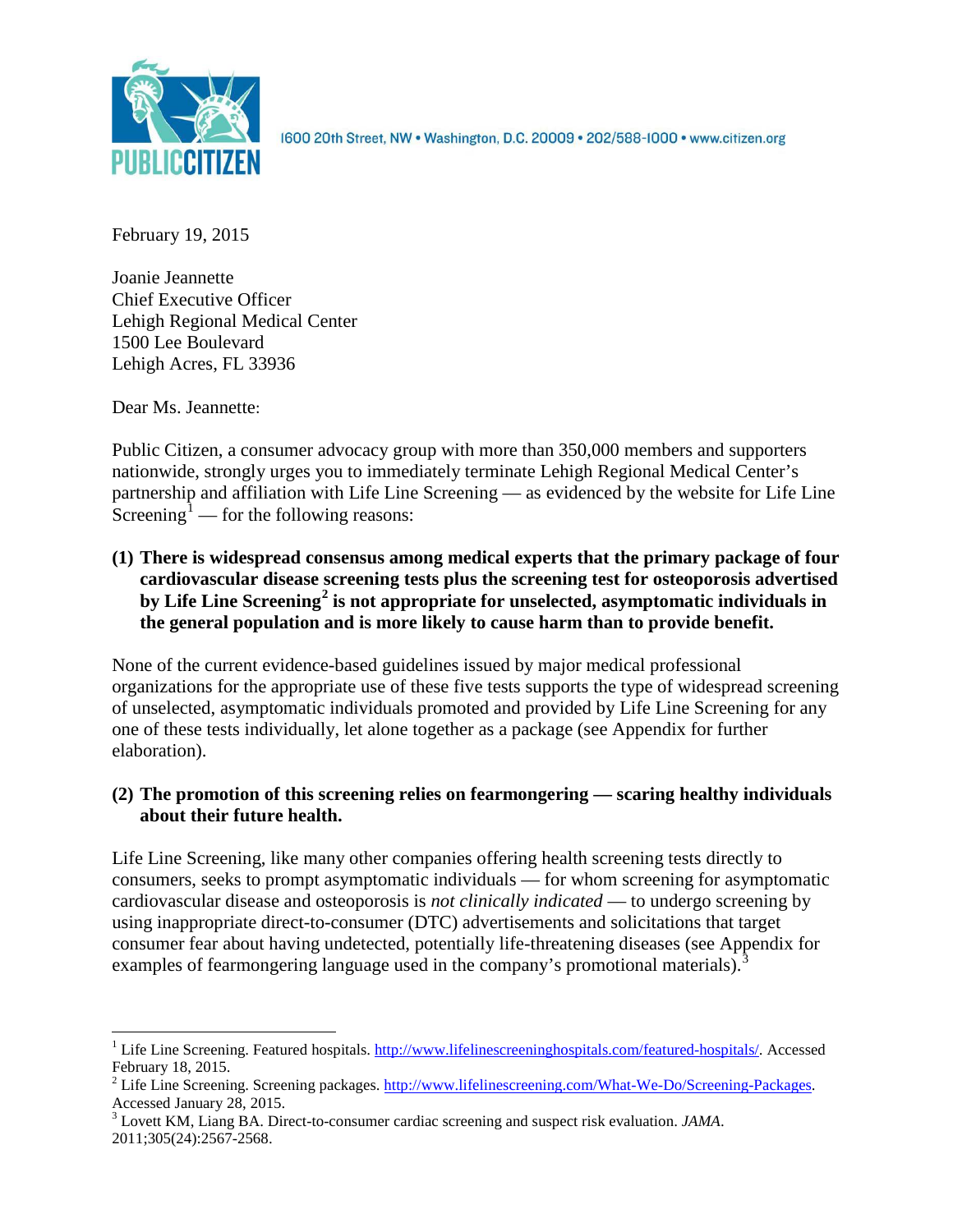### **(3) For many people, false-positive test results from this screening can lead to unfounded anxiety and additional unnecessary, risky, and costly diagnostic procedures and treatment interventions.**[4](#page-1-0),[5](#page-1-1)

Because this screening is performed broadly on *unselected, predominantly asymptomatic populations* (i.e., those not at significant risk), many people will have false**-**positive test results. False-positive results can cause unfounded anxiety and lead to additional diagnostic procedures and treatments, exposing screened individuals to additional risk of physical harm without providing offsetting benefits.

In addition to physical and psychological harms, false-positive results from medically inappropriate screening tests also cause financial harms to the people screened and to others. Unnecessary costs are borne *directly* by the screened patients/consumers for the initial screening and for some of the unnecessary follow-up testing and treatment interventions. Additionally, *indirect* cost to the broader insured population results from insurance companies passing on the costs of superfluous follow-up testing and treatment via increased premiums.

### **(4) Screening unselected, asymptomatic people will lead to** *overdiagnosis***, which occurs when individuals are diagnosed with conditions that will never cause symptoms or death.**

Some individuals undergoing inappropriate screening will have certain true-positive abnormal results, leading to the diagnosis of conditions that will never cause symptoms or death, a problem known as overdiagnosis.<sup>[6](#page-1-2)</sup> As with false-positive test results, overdiagnosis leads to unnecessary anxiety and unnecessary medical interventions. For example, imaging tests, such as the ultrasound cardiovascular disease screening tests offered by Life Line Screening, can detect abnormalities that for many people are minor and not destined to ever progress enough to cause symptoms or death; these people cannot benefit from treatment. In fact, they can only be harmed. When healthy people are systematically encouraged to get screened, overdiagnosis and the problems caused by it are made worse.<sup>[7](#page-1-3)</sup>

# **(5) The promotion and provision of this screening is** *unethical***.**

First, it is exploitative for Life Line Screening to profit from the promotion of medically nonbeneficial testing through the use of misleading advertisements and solicitations that play on people's fear. Second, this screening violates the ethical principles of beneficence (the duty to promote good and act in the best interest of the patient and the health of society) and nonmaleficence (the duty to do no harm to patients).  $8.9$  $8.9$  $8.9$  Finally, direct-to-consumer promotional

<span id="page-1-4"></span>2012;157(10):747-748.

<span id="page-1-5"></span><span id="page-1-0"></span><sup>4</sup> Lovett KM, Liang BA. Direct-to-consumer cardiac screening and suspect risk evaluation. *JAMA*.

<span id="page-1-1"></span><sup>2011;305(24):2567-2568.</sup> <sup>5</sup> Perry S. Buyer beware on 'direct-to-consumer' health screenings. March 21, 2012. *MinnPost.*  [http://www.minnpost.com/second-opinion/2012/03/buyer-beware-direct-consumer-health-screenings.](http://www.minnpost.com/second-opinion/2012/03/buyer-beware-direct-consumer-health-screenings) Accessed January 14, 2015.

<span id="page-1-2"></span><sup>6</sup> Welch HG, Schwartz LM, Woloshin S. *Overdiagnosed: Making People Sick in the Pursuit of Health*. 1st ed. Boston, MA: Beacon Press; 2011: at *xiv*.<br><sup>7</sup> *Ibid*. Page 44.<br><sup>8</sup> Wallace EA, Schumann JH, Weinberger SE. Ethics of commercial screening tests. *Ann Intern Med*.

<span id="page-1-3"></span>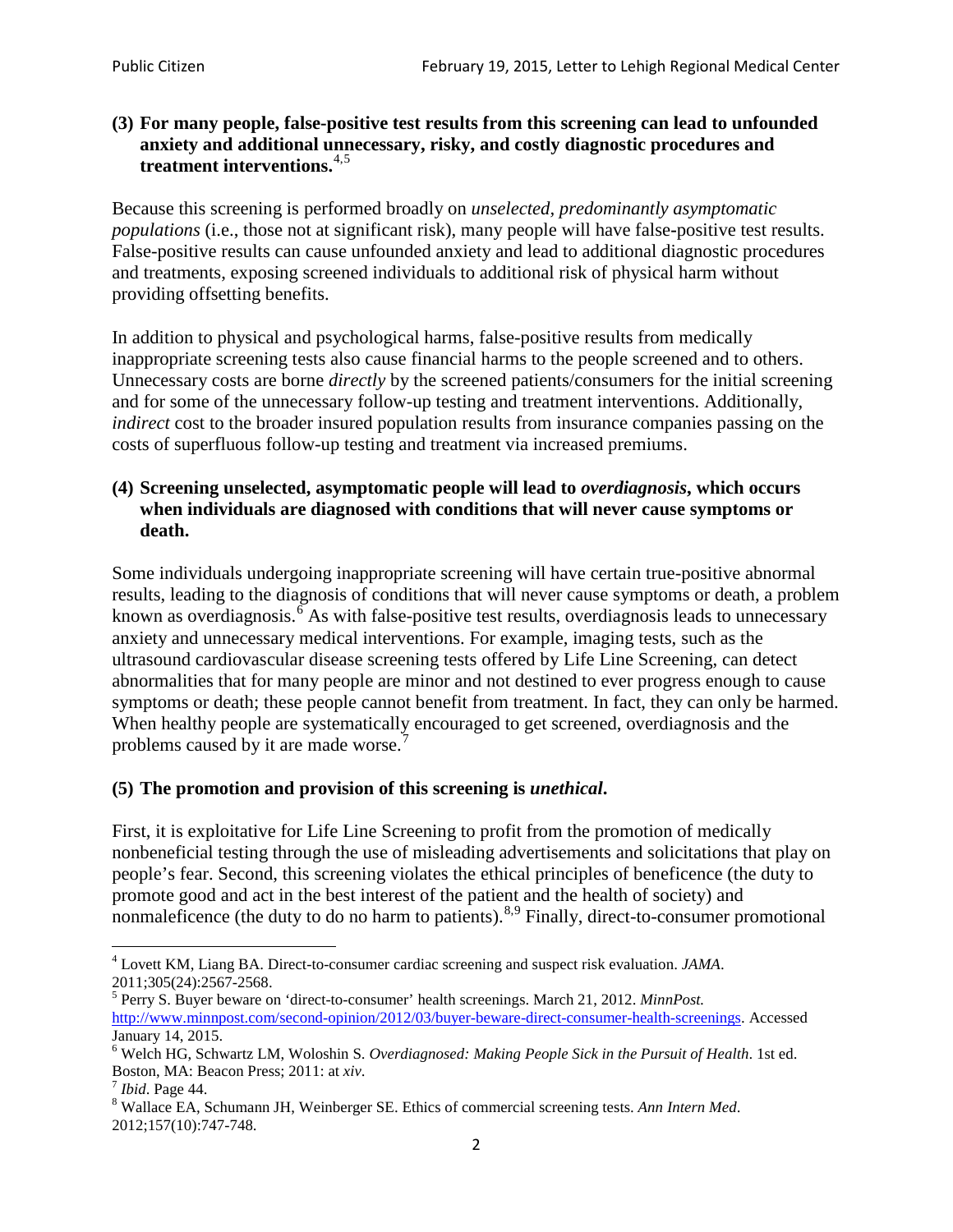materials for screening tests that fail to disclose published guidelines on recommended indications for these tests, as well as the risks of harm, violate the ethical principle of respect for persons and patient autonomy (the duty to protect and foster a patient's free, uncoerced choices). $\frac{10,11}{10,11}$  $\frac{10,11}{10,11}$  $\frac{10,11}{10,11}$  $\frac{10,11}{10,11}$ 

For these reasons, your institution's partnership with Life Line Screening does a great disservice to the community that you serve and adversely impacts public health more broadly. It is therefore imperative that your institution sever its relationship with Life Line Screening and refrain from endorsing the company's heavily promoted, nonselective, community**-**wide cardiovascular disease and osteoporosis screening programs.

Of note, many institutions like yours responded positively to similar requests from Public Citizen. In particular, on June 19, 2014, we wrote letters to 20 hospitals and medical institutions that had partnered with HealthFair, another company that inappropriately promotes similar direct-to-consumer cardiovascular disease screening tests, urging them to immediately sever their relationship with the company. [12](#page-2-2) Fifteen of the 20 institutions have informed either us or representatives of the news media that they have terminated or will be terminating their relationships with HealthFair. Public Citizen applauded these actions.

On August 11, 2014, the *Journal of the American Medical Association* published a Viewpoint article critical of hospital relationships with DTC disease screening companies.<sup>13</sup> The article co-authored by Erik Wallace, M.D., Associate Dean for the Colorado Springs Branch of the University of Colorado School of Medicine; John Schumann, M.D., Interim President, University of Oklahoma-Tulsa; and Steven Weinberger, M.D., Executive Vice President and Chief Executive Officer of the American College of Physicians, the pre**-**eminent national organization of internists — concluded as follows:

If the primary goal of hospitals and DTC screening companies is to improve the health of the populations they serve, then both entities should provide clear and convincing evidence of net benefit with the tests and treatments they offer. Given the controversy over the values and ethics of DTC screening companies and the services they offer, hospitals should clearly and publicly explain their relationships with DTC screening companies, given the lack of evidence to support mass vascular screenings. Hospitals also should justify such relationships transparently or, as Public Citizen suggests, sever such relationships.

Finally, we would also like to call to your attention the fact that on January 22, 2015, Public Citizen requested that the Federal Trade Commission investigate the advertising and promotional

<sup>&</sup>lt;sup>9</sup> Snyder L, American College of Physicians Ethics, Professionalism, and Human Rights Committee. American College of Physicians ethics manual. Sixth edition. Ann Intern Med. 2012;156(1):73-104.

<span id="page-2-0"></span><sup>&</sup>lt;sup>10</sup> Wallace EA, Schumann JH, Weinberger SE. Ethics of commercial screening tests. *Ann Intern Med*. 2012;157(10):747-748.

<span id="page-2-1"></span> $11$  Snyder L, American College of Physicians Ethics, Professionalism, and Human Rights Committee. American College of Physicians ethics manual: Sixth edition. *Ann Intern Med*. 2012;156(1):73-104.<br><sup>12</sup> Public Citizen. Letters to twenty hospitals and medical institutions asking them to end their partnerships with

<span id="page-2-2"></span>HealthFair. [http://www.citizen.org/hrg2206.](http://www.citizen.org/hrg2206) Accessed October 2, 2014.

<span id="page-2-3"></span><sup>13</sup> Wallace EA, Schumann JH, Weinberger SE. Hospital relationships with direct-to-consumer screening companies. *JAMA*. 2014;312(9):891-892. Published online August 11, 2014. doi:10.1001/jama.2014.9500.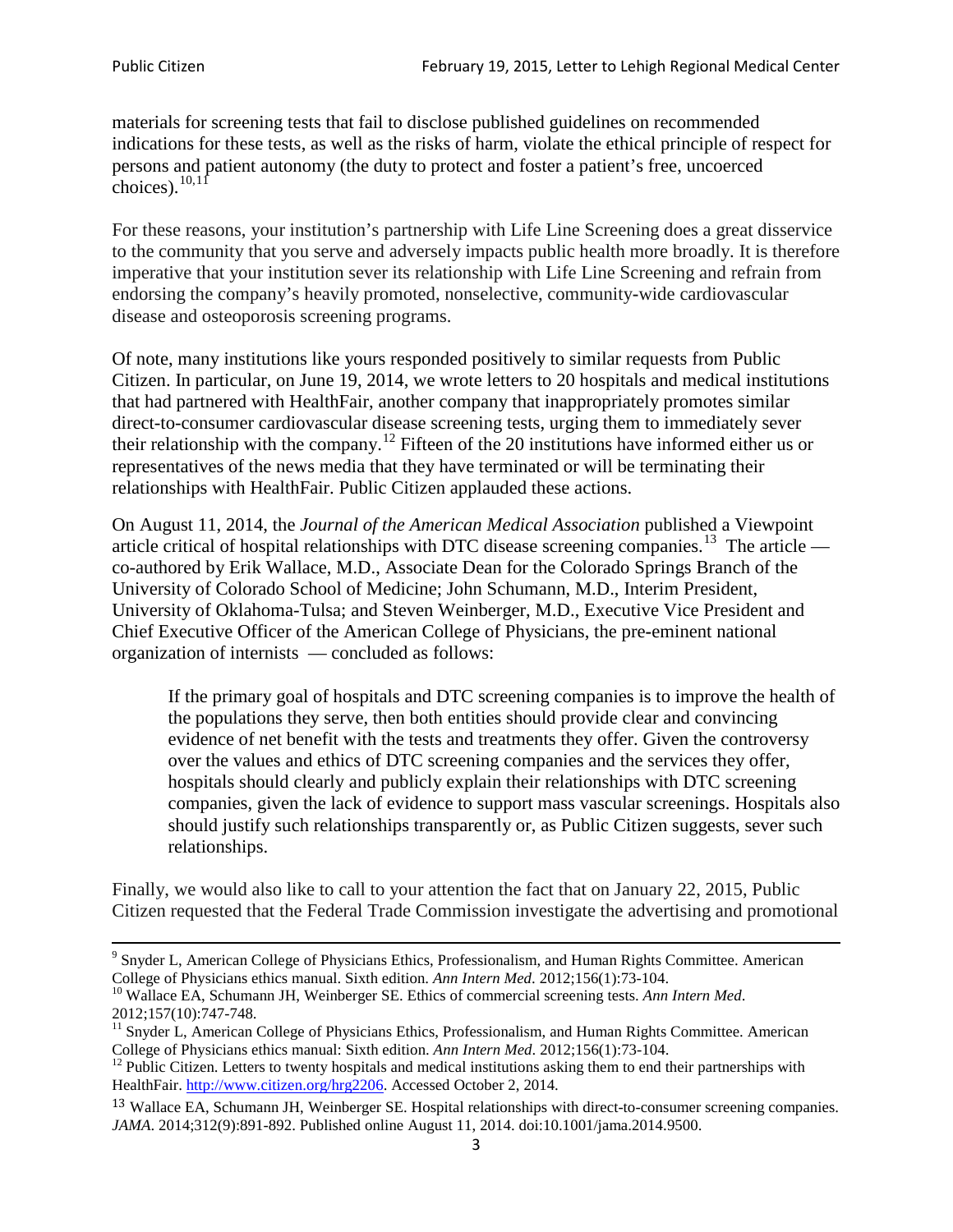activities of Life Line Screening. There is evidence that the company's advertising and promotional materials contain numerous statements that may be deceptive within the meaning of the Federal Trade Commission Act. These materials make unsubstantiated medical-benefit efficacy claims about Life Line Screening's primary cardiovascular disease and osteoporosis screening package, and they omit information material to consumers regarding the risks of adverse health-related outcomes and financial harms that may result from the screening.

Thank you for your prompt attention to this important patient safety and public health issue. Please contact us when you end your relationship with Life Line Screening.

Sincerely,

Vikram Krishnasamy, M.D., M.P.H. Researcher Public Citizen's Health Research Group

Michael Carome, M.D. **Director** Public Citizen's Health Research Group

Sidney M. Wolfe, M.D. Founder and Senior Adviser Public Citizen's Health Research Group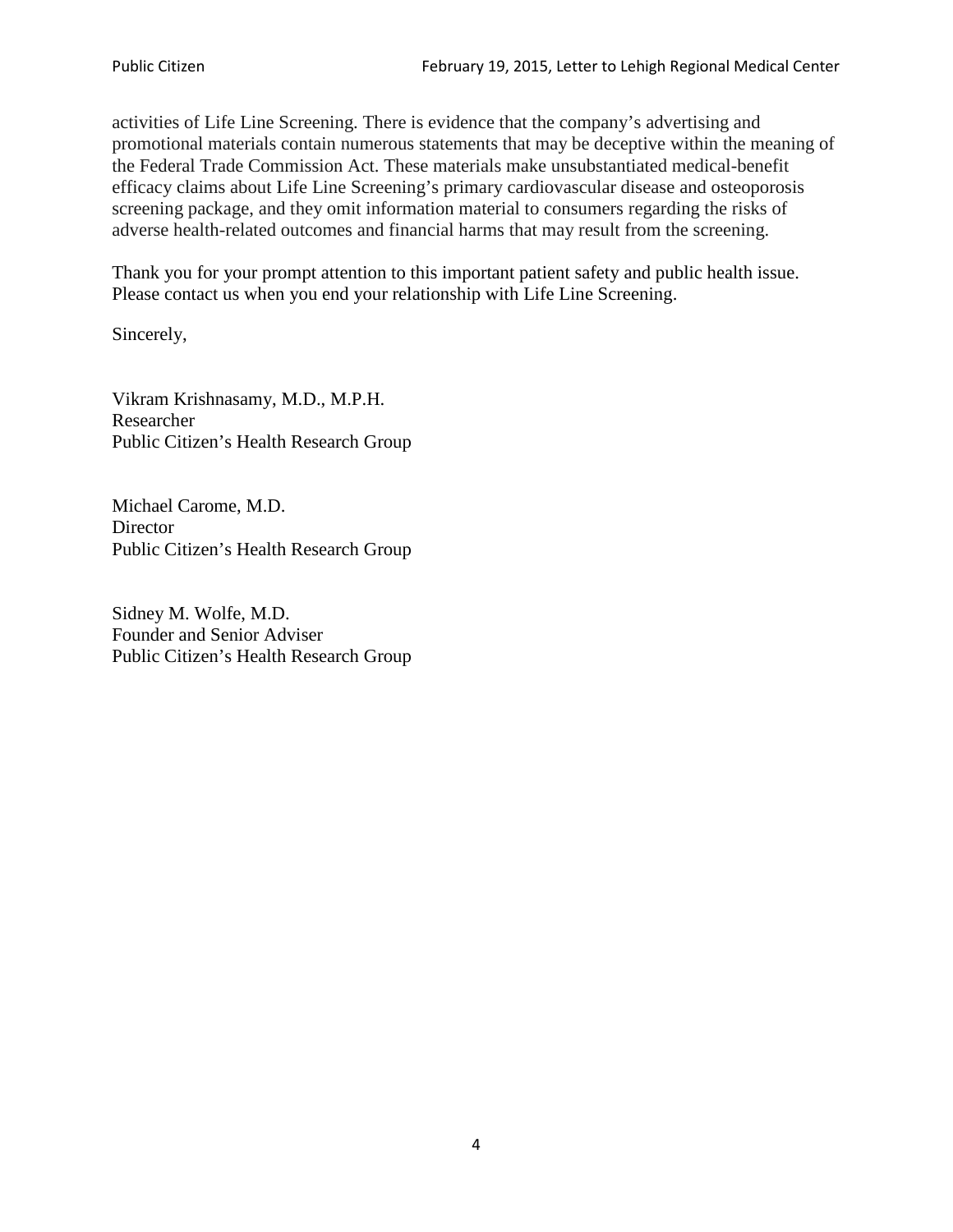# **Appendix**

### **Assessment of Cardiovascular Disease and Osteoporosis Screening Tests Offered by Life Line Screening**

Life Line Screening heavily promotes directly to consumers a package of four cardiovascular disease screening tests plus an osteoporosis risk assessment test.<sup>[14](#page-4-0),[15](#page-4-1)</sup> The four cardiovascular disease screening tests in the package are an electrocardiogram to screen for atrial fibrillation, a carotid artery ultrasound, an abdominal aortic aneurysm ultrasound, and a peripheral arterial disease test. The osteoporosis risk assessment test is an ultrasound of the heel bone to measure bone mass density.

Promotional materials describing these screening tests on the Life Line Screening website and in direct-to-consumer print solicitations mailed directly to people's homes misleadingly note the following:

Since our inception in 1993, we have screened nearly eight million people, and currently screen nearly one million people each year at over 16,000 screening events nationwide. Through this experience, we often identify serious health issues and **have helped save thousands of lives**. [16](#page-4-2) [Emphasis added]

"These screenings have **proven to be safe and accurate** in detecting your risks of stroke and vascular disease – so you and your doctor can do something about it before it's too late."<sup>[17](#page-4-3)</sup> [Emphasis added]

The Life Line Screening promotional materials recommend that adults over age 50 undergo these five screening tests annually:<sup>[18](#page-4-4),[19,](#page-4-5)[20,](#page-4-6)[21](#page-4-7),[22](#page-4-8)</sup>

Q. Who needs to be screened?

A. The answer is anyone over 50 who wants to be proactive about his or her health. …

<span id="page-4-2"></span>Received November 2014.<br><sup>16</sup> Life Line Screening. Who we are. http://www.lifelinescreening.com/Who-We-Are. Accessed January 9, 2015.

<span id="page-4-3"></span><sup>17</sup> Undated letter from Kevin DeWeese, Director of Clinical Operations, Life Line Screening, to a consumer. Received November 2014.

<span id="page-4-0"></span><sup>&</sup>lt;sup>14</sup> Life Line Screening. Screening packages. [http://www.lifelinescreening.com/What-We-Do/Screening-Packages.](http://www.lifelinescreening.com/What-We-Do/Screening-Packages) AccessedJanuary 9, 2015.

<span id="page-4-1"></span><sup>&</sup>lt;sup>15</sup> Undated letter from Kevin DeWeese, Director of Clinical Operations, Life Line Screening, to a consumer.

<span id="page-4-4"></span><sup>&</sup>lt;sup>18</sup> Life Line Screening. Atrial fibrillation screening. [http://www.lifelinescreening.com/What-We-Do/What-We-](http://www.lifelinescreening.com/What-We-Do/What-We-Screen-For/Atrial-Fibrillation)[Screen-For/Atrial-Fibrillation.](http://www.lifelinescreening.com/What-We-Do/What-We-Screen-For/Atrial-Fibrillation) Accessed January 9, 2015.

<sup>&</sup>lt;sup>19</sup> Life Line Screening. Carotid artery disease screening. [http://www.lifelinescreening.com/What-We-Do/What-We-](http://www.lifelinescreening.com/What-We-Do/What-We-Screen-For/Carotid-Artery-Disease)

<span id="page-4-6"></span><span id="page-4-5"></span>[Screen-For/Carotid-Artery-Disease.](http://www.lifelinescreening.com/What-We-Do/What-We-Screen-For/Carotid-Artery-Disease) Accessed January 9, 2015.<br><sup>20</sup> Life Line Screening. Abdominal aortic aneurysm screening.. http://www.lifelinescreening.com/What-We-Do/What-We-Do/What-We-Screen-For/Abdominal-Aortic-Aneury

<span id="page-4-7"></span><sup>&</sup>lt;sup>21</sup> Life Line Screening. Peripheral arterial disease screening. [http://www.lifelinescreening.com/What-We-Do/What-](http://www.lifelinescreening.com/What-We-Do/What-We-Screen-For/Peripheral-Arterial-Disease)

<span id="page-4-8"></span>[We-Screen-For/Peripheral-Arterial-Disease.](http://www.lifelinescreening.com/What-We-Do/What-We-Screen-For/Peripheral-Arterial-Disease) Accessed January 9, 2015.<br><sup>22</sup> Life Line Screening. Osteoporosis screening/bone density test. [http://www.lifelinescreening.com/What-We-](http://www.lifelinescreening.com/What-We-Do/What-We-Screen-For/Osteoporosis)[Do/What-We-Screen-For/Osteoporosis.](http://www.lifelinescreening.com/What-We-Do/What-We-Screen-For/Osteoporosis) Accessed January 9, 2015.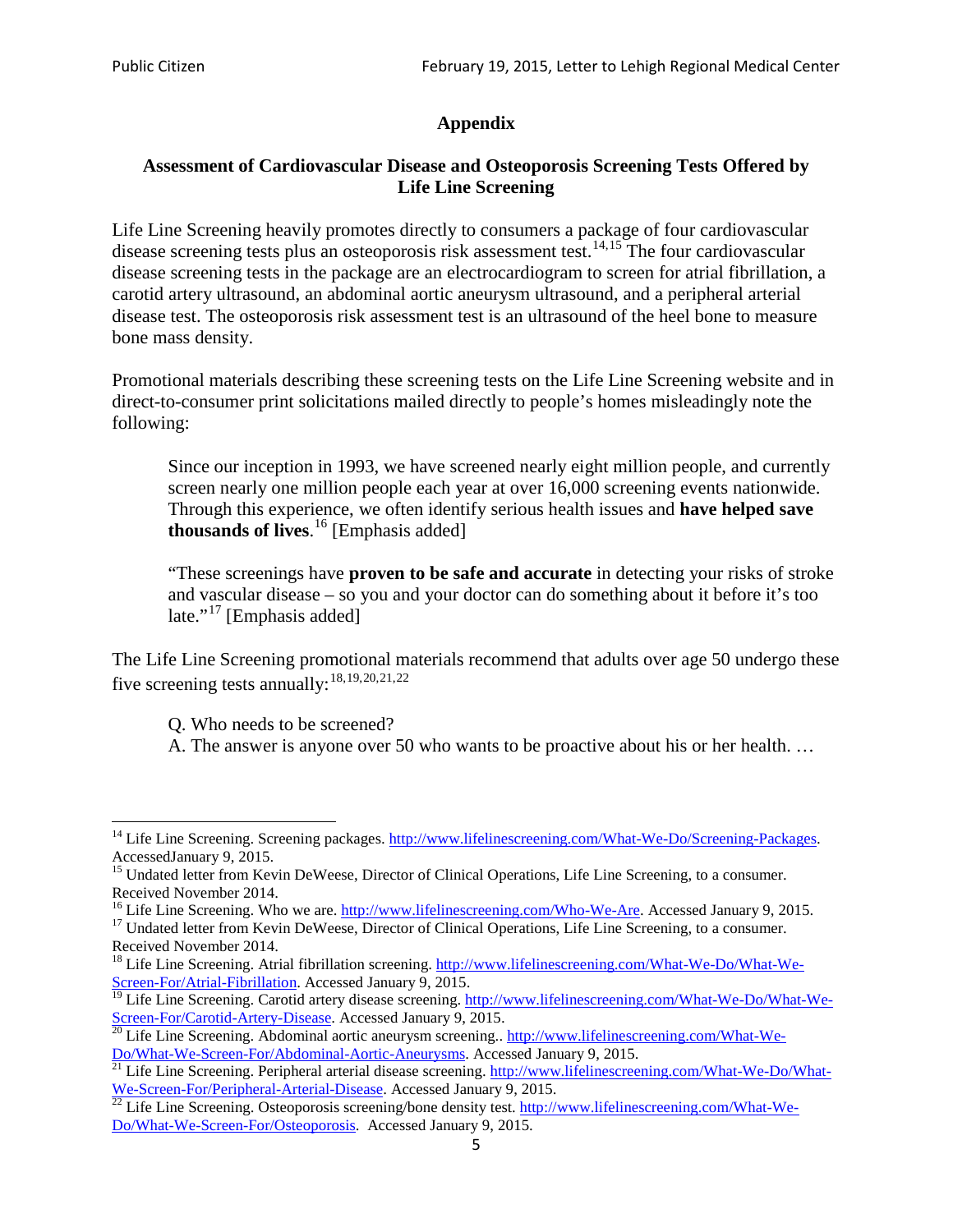However if you have a family history of stroke or heart disease, or if you have high risk factors such as being overweight, high cholesterol, smoking, or lack exercise you may wish to be screened, even if you are in your  $40^\circ$ s.<sup>[23](#page-5-0)</sup>

Life Line Screening's primary package is offered at a price of \$149, purportedly providing consumers a "savings of \$181."[24](#page-5-1)

Life Line Screening seeks to prompt asymptomatic individuals for whom screening for asymptomatic cardiovascular disease and osteoporosis is *not clinically indicated* to undergo screening by using inappropriate direct-to-consumer advertisements and solicitations that target consumer fear about having undetected, potentially life-threatening diseases.<sup>[25](#page-5-2)</sup> Examples of such statements found on Life Line Screening's website and print solicitation materials include the following:

- Website: "The absence of risk factors does **not** guarantee that a person will not die from a heart attack. In fact, 1 in 3 people who develop a myocardial infarction (MI) will not have any of the conventional risk factors, which include smoking, unhealthy diet, obesity, physical inactivity, high blood pressure, diabetes and raised lipids."[26](#page-5-3) [Emphasis in original]
- Website: "Similarly, **80% – 85% of strokes occur without warning in asymptomatic patients**, so they can only be significantly reduced by finding and treating the disease before it happens."<sup>[27](#page-5-4)</sup> [Emphasis added]
- Website: "Abdominal aortic aneurysms pose a threat because **they are usually silent until a medical emergency occurs**."[28](#page-5-5) [Emphasis added]
- Website: "**Aneurysms are a health risk because they can burst or rupture. A ruptured aneurysm can cause severe internal bleeding, which can lead to shock or even death.**"<sup>[29](#page-5-6)</sup> [Emphasis in original]
- Website: "Your carotid arteries are the two large blood vessels in your neck that supply blood to your brain. When these arteries become clogged with cholesterol, they become

<span id="page-5-0"></span><sup>&</sup>lt;sup>23</sup> Life Line Screening. Questions  $\&$  answers about Life Line Screening. Enclosure to undated letter from Kevin DeWeese, Director of Clinical Operations, Life Line Screening, to a consumer. Received November 2014.

<span id="page-5-1"></span><sup>&</sup>lt;sup>24</sup> Undated letter from Kevin DeWeese, Director of Clinical Operations, Life Line Screening, to a consumer. Received November 2014.

<span id="page-5-2"></span><sup>25</sup> Lovett KM, Liang BA. Direct-to-consumer cardiac screening and suspect risk evaluation. *JAMA*.  $2011;305(24):2567-2568$ .<br><sup>26</sup> Life Line Screening. The benefits of ultrasound screening in key cardiovascular disease areas.

<span id="page-5-3"></span>[http://www.lifelinescreeningresearch.com/the-benefits-of-ultrasound-screening/.](http://www.lifelinescreeningresearch.com/the-benefits-of-ultrasound-screening/) Accessed January 9, 2015.<br><sup>28</sup> Life Line Screening. Abdominal aortic aneurysm screening. http://www.lifelinescreening.com/What-We-<sup>28</sup>

<span id="page-5-5"></span><span id="page-5-4"></span>[Do/What-We-Screen-For/Abdominal-Aortic-Aneurysms.](http://www.lifelinescreening.com/What-We-Do/What-We-Screen-For/Abdominal-Aortic-Aneurysms) Accessed January 9, 2015. <sup>29</sup> Life Line Screening. Abdominal aortic aneurysm (AAA).

<span id="page-5-6"></span>[http://www.lifelinescreening.com/~/media/Files/US/pdfs/FactSheetAAAupdated.ashx.](http://www.lifelinescreening.com/~/media/Files/US/pdfs/FactSheetAAAupdated.ashx) Accessed January 9, 2015.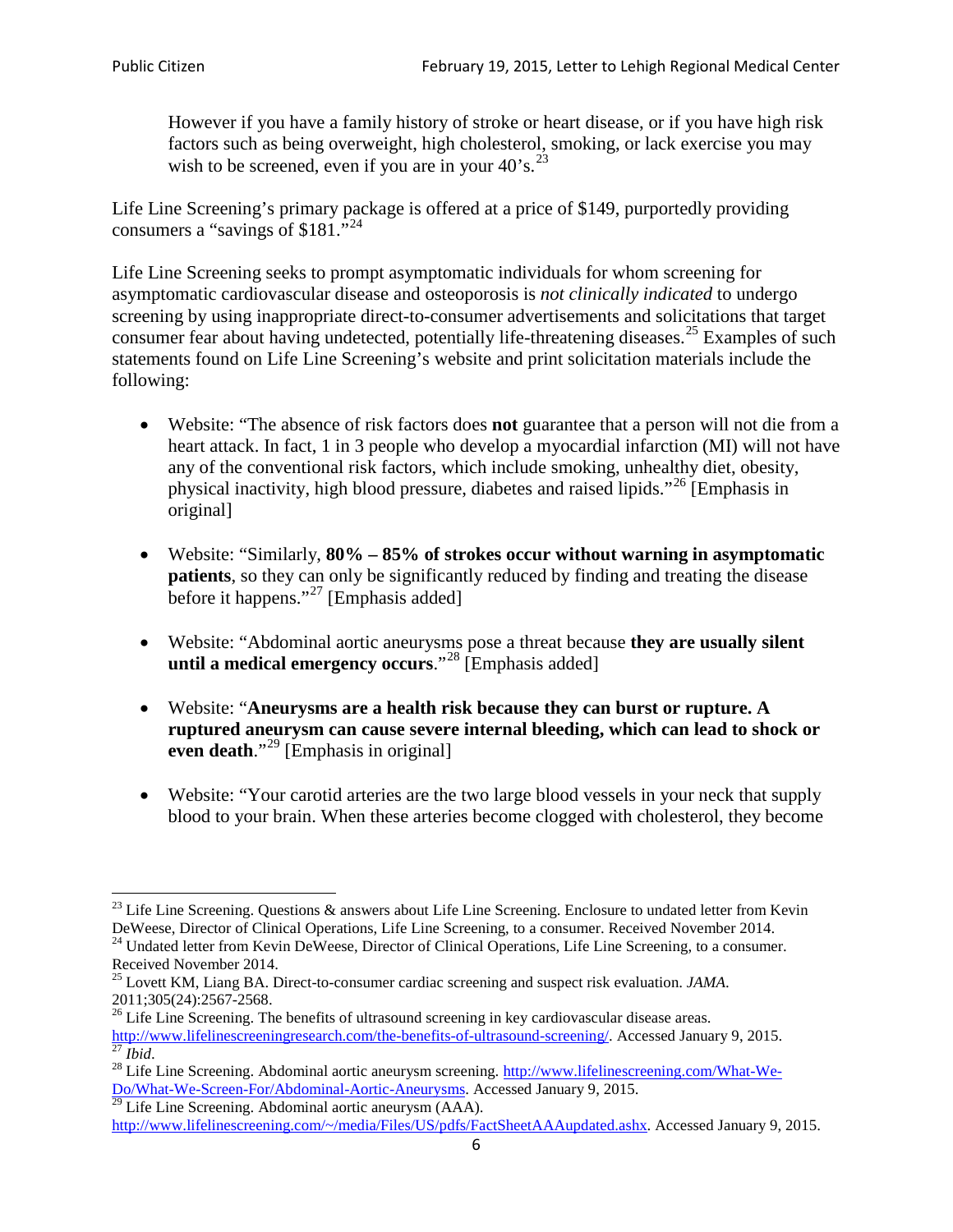**dangerously narrow**. **If a blood clot occurs in the carotid arteries, then blood cannot reach your brain and a stroke can result**. "<sup>[30](#page-6-0)</sup> [Emphasis added]

- Website: "A ruptured aortic aneurysm can cause massive internal bleeding and requires prompt emergency treatment to prevent death. **It is estimated that 80% of people with a ruptured aneurysm will die, and that many of these will die before being able to reach a hospital.**"<sup>[31](#page-6-1)</sup> [Emphasis added]
- Website: "As we age, bones begin to break down faster than new bone can be formed. Osteoporosis removes minerals from bones until they become so weak and brittle that they fracture very easily. Actions such as bending to pick up a newspaper, lifting a vacuum, or even coughing can cause a fracture. **Some fractures, such as hip fractures, may require hospitalization or major surgery, and may result in disability or even**  death."<sup>[32](#page-6-2)</sup> [Emphasis added]
- Direct-to-consumer letter: "These screenings have proven to be safe and accurate in detecting **your risks of stroke and vascular disease** – so you and your doctor **can do something about it before it's too late**."<sup>[33](#page-6-3)</sup> [Emphasis added]
- Direct-to-consumer letter: "The lifetime risk of stroke for middle-aged men and women is 1 in 5 for women and 1 in 6 for men, and **it takes a terrible toll on families**."[34](#page-6-4) [Emphasis added]
- Direct-to-consumer letter: "Life Line Screening has conducted nearly 8 million screenings, and customers sometimes tell us they feel the **screenings saved their lives**."[35](#page-6-5) [Emphasis added]
- Direct-to-consumer letter:  $36$  "What's inside your arteries?" [Emphasis in original]

As discussed below, a review of current evidence-based guidelines and relevant scientific literature fails to provide support for use of these five tests — individually or together as a package — for widespread screening of asymptomatic individuals in the general adult population over age 50 on a one-time basis, let alone annually. For many individuals, the risks of harm outweigh the benefits of the testing. Moreover, since the tests are not clinically indicated for most people being screened, and since many people will undergo additional unnecessary testing, these screenings are resulting in financial harm to many individuals.

<span id="page-6-0"></span><sup>&</sup>lt;sup>30</sup> Life Line Screening. Carotid artery disease screening. [http://www.lifelinescreening.com/What-We-Do/What-We-](http://www.lifelinescreening.com/What-We-Do/What-We-Screen-For/Carotid-Artery-Disease)[Screen-For/Carotid-Artery-Disease.](http://www.lifelinescreening.com/What-We-Do/What-We-Screen-For/Carotid-Artery-Disease) Accessed January 9, 2015.<br><sup>31</sup> *Ibid.* 32 Life Line Screening. Osteoporosis screening/bone density test. [http://www.lifelinescreening.com/What-We-](http://www.lifelinescreening.com/What-We-Do/What-We-Screen-For/Osteoporosis)

<span id="page-6-2"></span><span id="page-6-1"></span>[Do/What-We-Screen-For/Osteoporosis.](http://www.lifelinescreening.com/What-We-Do/What-We-Screen-For/Osteoporosis) Accessed January 9, 2015. <sup>33</sup> Undated letter from Kevin DeWeese, Director of Clinical Operations, Life Line Screening, to a consumer.

<span id="page-6-3"></span>Received November 2014.<br><sup>34</sup> Ibid.

<span id="page-6-4"></span>

<span id="page-6-5"></span><sup>34</sup> *Ibid*. 35 *Ibid*. 36 *Ibid*.

<span id="page-6-6"></span>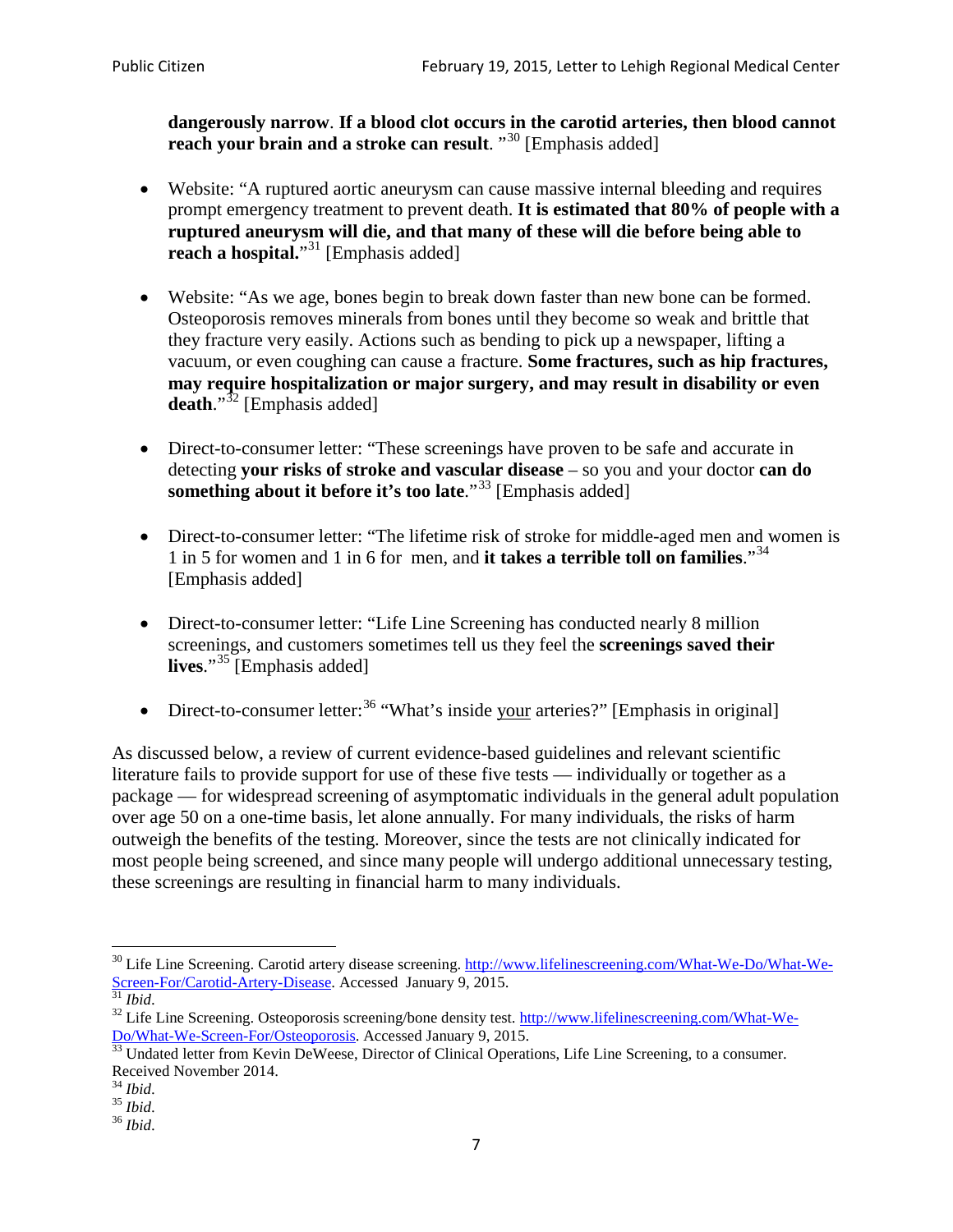Although the following screening tests sound appealing, each one either: (a) clinically benefits only appropriately selected high-risk groups of patients (rather than *all* adults over age 50); or (b) has not been scientifically proven to provide any clinically meaningful benefit to anyone. Widespread and indiscriminate use of these tests is likely to be harmful to large numbers of individuals in the general, asymptomatic population by yielding a significant number of falsepositive test results, leading to subsequent unnecessary diagnostic procedures and treatments, associated adverse effects of those procedures and treatments, and unwarranted anxiety in tested individuals. In addition, some individuals undergoing inappropriate screening will have truepositive abnormal results, but the abnormalities found will never cause symptoms or death, leading to overdiagnosis.

# **A. Atrial fibrillation screening with electrocardiogram (ECG):**

The Life Line Screening online promotional materials state:<sup>[37](#page-7-0)</sup>

Atrial Fibrillation is the most common type of heart arrhythmia (abnormal heartbeat). It occurs when the heart's upper chambers (the atria) beat irregularly or quiver. Without an effective heartbeat blood isn't pumped completely out of the atria, causing blood to pool and possibly clot. A clot can travel to other parts of the body, including the brain, where it may result in stroke.

Screening for Atrial Fibrillation

• A non-invasive procedure used to detect irregular heartbeat (a major risk factor for stroke), an Atrial Fibrillation screening is performed by attaching [ECG] electrodes above your wrists and ankles.

Who should have an atrial fibrillation screening?

• Anyone with risk factors for stroke, atrial fibrillation or carotid artery disease

How often should I get an atrial fibrillation screening?

• Annually

<span id="page-7-1"></span>However, we are not aware of any major medical professional organization that endorses widespread screening of asymptomatic patients younger than age 65 for atrial fibrillation. In addition, atrial fibrillation can be detected in most patients who have the condition simply by checking for an irregularly irregular pulse during a physical exam.

In 2011, the American Heart Association (AHA) and the American Stroke Association (ASA) jointly issued updated evidence-based guidelines for the primary prevention of stroke.<sup>[38](#page-7-1)</sup> The

<span id="page-7-0"></span><sup>&</sup>lt;sup>37</sup> Life Line Screening. Atrial fibrillation screening. [http://www.lifelinescreening.com/What-We-Do/What-We-](http://www.lifelinescreening.com/What-We-Do/What-We-Screen-For/Atrial-Fibrillation)[Screen-For/Atrial-Fibrillation.](http://www.lifelinescreening.com/What-We-Do/What-We-Screen-For/Atrial-Fibrillation) Accessed January 9, 2015.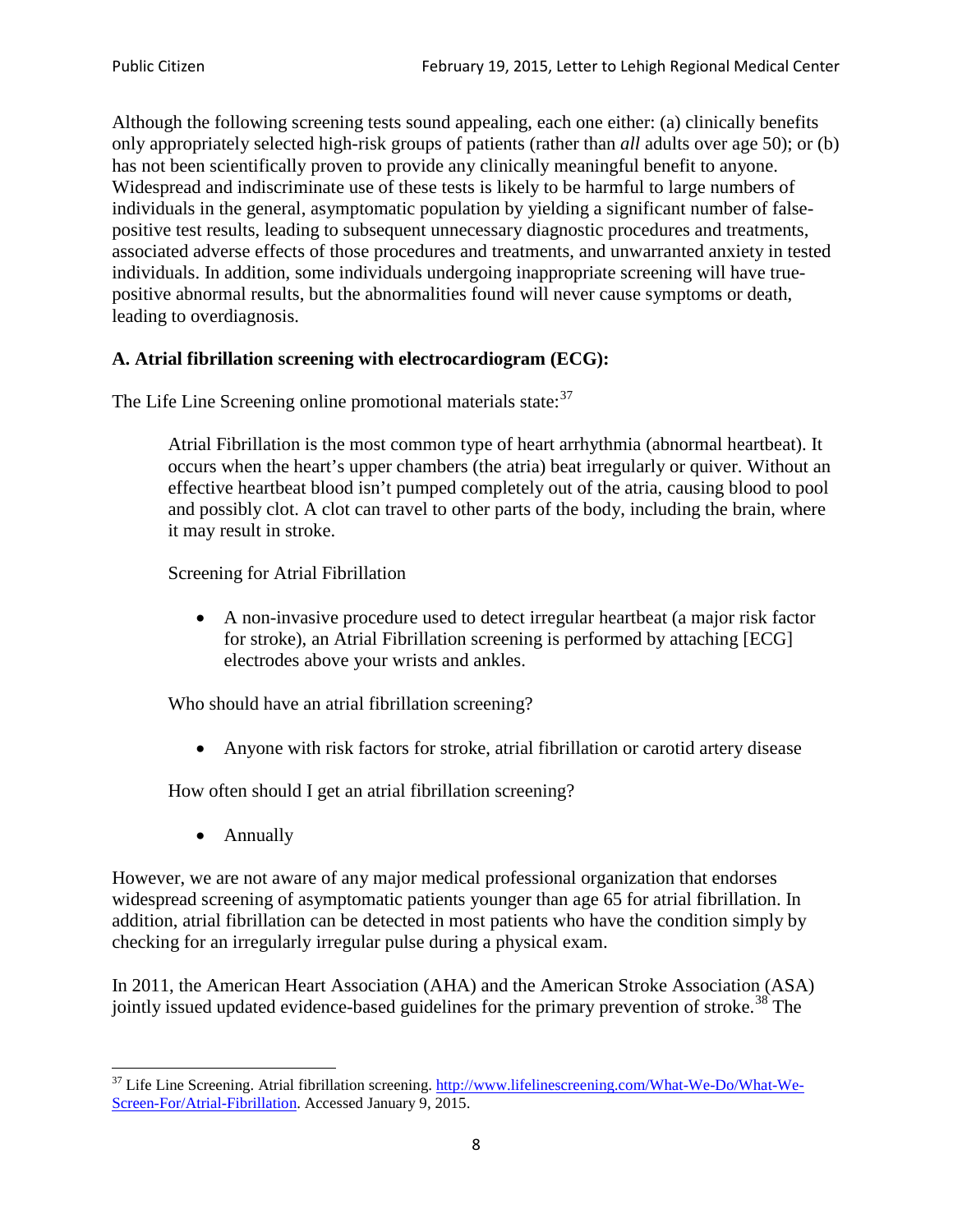American Academy of Neurology (AAN) affirmed the value of these guidelines. The 2011 AHA/ASA guidelines provided the following recommendation regarding screening for atrial fibrillation:

Active screening for atrial fibrillation in patients >65 years of age in primary care settings using pulse taking followed by an ECG as indicated can be useful.

In 2014, the AHA and the ASA issued updated evidence-based guidelines for the primary prevention of stroke.<sup>[39](#page-8-0)</sup> The AAN again affirmed the value of the updated guidelines, and the American Association of Neurological Surgeons, the Congress of Neurological Surgeons and the Preventive Cardiovascular Nurses Association endorsed them. The update provided the following recommendation regarding screening for atrial fibrillation:

Active screening for AF in the primary care setting in patients >65 years of age by pulse assessment followed by ECG as indicated can be useful.

In 2010 and 2012, the European Society of Cardiology issued evidence-based guidelines that similarly recommended that patients ages 65 and older be screened for atrial fibrillation by their primary health care providers by checking the pulse, followed by an ECG in case of irregularity. $40,41$  $40,41$ 

# **B. Stroke/Carotid Artery Ultrasound:**

The Life Line Screening online promotional materials state:<sup>[42](#page-8-3)</sup>

Your carotid arteries are the two large blood vessels in your neck that supply blood to your brain. When these arteries become clogged with cholesterol, they become dangerously narrow. If a blood clot occurs in the carotid arteries, then blood cannot reach your brain and a stroke can result. …

<sup>&</sup>lt;sup>38</sup> Goldstein LB, Bushnell CD, Adams RJ, et al. Guidelines for the primary prevention of stroke: A guideline for healthcare professionals from the American Heart Association/American Stroke Association. *Stroke*.

<sup>2011;42(2):517-584.</sup> [see page 1 for title, authors, ANA affirmation; see page 21 for recommendation]

<span id="page-8-0"></span> $\frac{2011,42(2)(317,601)}{39}$  Meschia JF, Bushnell C, Goden-Albala B, et al. Guidelines for the primary prevention of stroke: A statement for healthcare professionals from the American Heart Association/American Stroke Association. *Stroke*.

<sup>2014;45(12):3754-3832.</sup> [see page 1 for title, authors, ANA affirmation and other endorsements; see page 24 for recommendation]

<span id="page-8-1"></span><sup>40</sup> Camm AJ, Kirchhof P, Lip GYH, et al. Guidelines for the management of atrial fibrillation: The Task Force for the Management of Atrial Fibrillation of the European Society of Cardiology (ESC). *Eur Heart J*. 2010;31:2369- 2429. [See page 50]

<span id="page-8-2"></span><sup>41</sup> Camm AJ, Lip GYH, De Caterina R, et al. 2012 focused update of the ESC Guidelines for the management of atrial fibrillation: An update of the 2010 ESC Guidelines for the management of atrial fibrillation. *Eur Heart J*.

<span id="page-8-3"></span><sup>&</sup>lt;sup>2012</sup>;23(21):2719-2747. [See page 273] 42 Life Line Screening. [http://www.lifelinescreening.com/What-We-Do/What-We-](http://www.lifelinescreening.com/What-We-Do/What-We-Screen-For/Carotid-Artery-Disease)[Screen-For/Carotid-Artery-Disease.](http://www.lifelinescreening.com/What-We-Do/What-We-Screen-For/Carotid-Artery-Disease) Accessed January 9, 2015.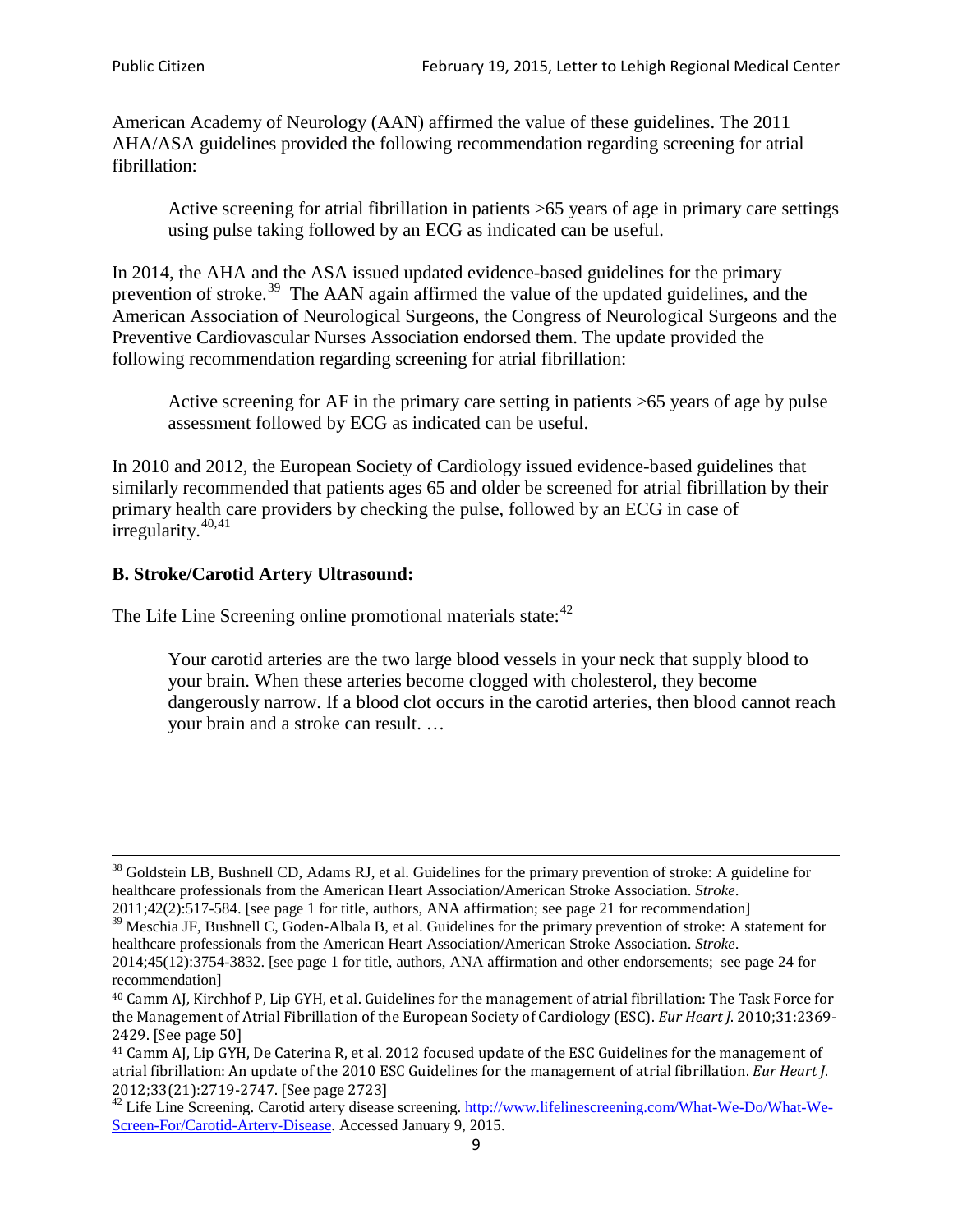Carotid Artery Disease (Plaque) Screening

• Simple, painless and non-invasive, this screening uses cutting-edge Doppler color flow ultrasound technology to create images of the carotid arteries while also measuring blood flow through them.

Who should have a carotid artery screening?

- Anyone over age 50
- Anyone over age 40 with risk factors

How often should I get a carotid artery screening?

• Annually

However, several major medical professional organizations affirmatively recommend *against* indiscriminate screening with carotid artery ultrasounds in low-risk, asymptomatic individuals, and we are not aware of any major medical professional organization that endorses such screening.

Good evidence indicates that although stroke is a leading cause of death and disability in the United States, a relatively small proportion of all disabling, unheralded strokes are due to carotid artery disease. Studies also suggest that only about 1 percent of the general population older than 65 has severe carotid artery stenosis (60 to 90 percent narrowing).<sup>[43](#page-9-0)</sup> Carotid artery stenosis is more prevalent in older adults, smokers, those with hypertension and those with heart disease; unfortunately, research has not found any single risk factor or clinically useful risk stratification tool that can reliably and accurately distinguish people who have clinically important carotid artery stenosis from those who do not.<sup>[44](#page-9-1)</sup>

In 2006, the AHA and the ASA issued a series of evidence-based guidelines for the primary prevention of stroke.<sup>[45](#page-9-2)</sup> The value of the guidelines was affirmed by the AAN. Although the guidelines did not include a specific recommendation about screening the general population for asymptomatic carotid stenosis, they did state the following:

Although highly selected patients may benefit, screening of general populations for asymptomatic carotid stenosis is unlikely to be cost-effective. The cost-effectiveness of even a one-time screening approach would be highly dependent on the ability to identify a group of persons with a high pretest likelihood of having high-grade asymptomatic disease, the availability of a screening test with a very high sensitivity and specificity when used on a side-scale basis, and very low perioperative complication rates.

<span id="page-9-0"></span> $^{43}$  U.S. Preventive Services Task Force. Screening for carotid artery stenosis: U.S. Preventive Services Task Force recommendation statement. Ann Intern Med. 2007;147(12):854-859.

<span id="page-9-2"></span>

<span id="page-9-1"></span><sup>&</sup>lt;sup>44</sup> *Ibid*. <sup>45</sup> Goldstein LB, Adams R, Alberts MJ, et al. Primary prevention of ischemic stroke: A guideline from the American <sup>45</sup> Goldstein LB, Adams R, Alberts MJ, et al. Primary prevention of ischemic stroke: A guide Heart Association/American Stroke Association Stroke Council. *Stroke*. 2006;37(6):1583-633.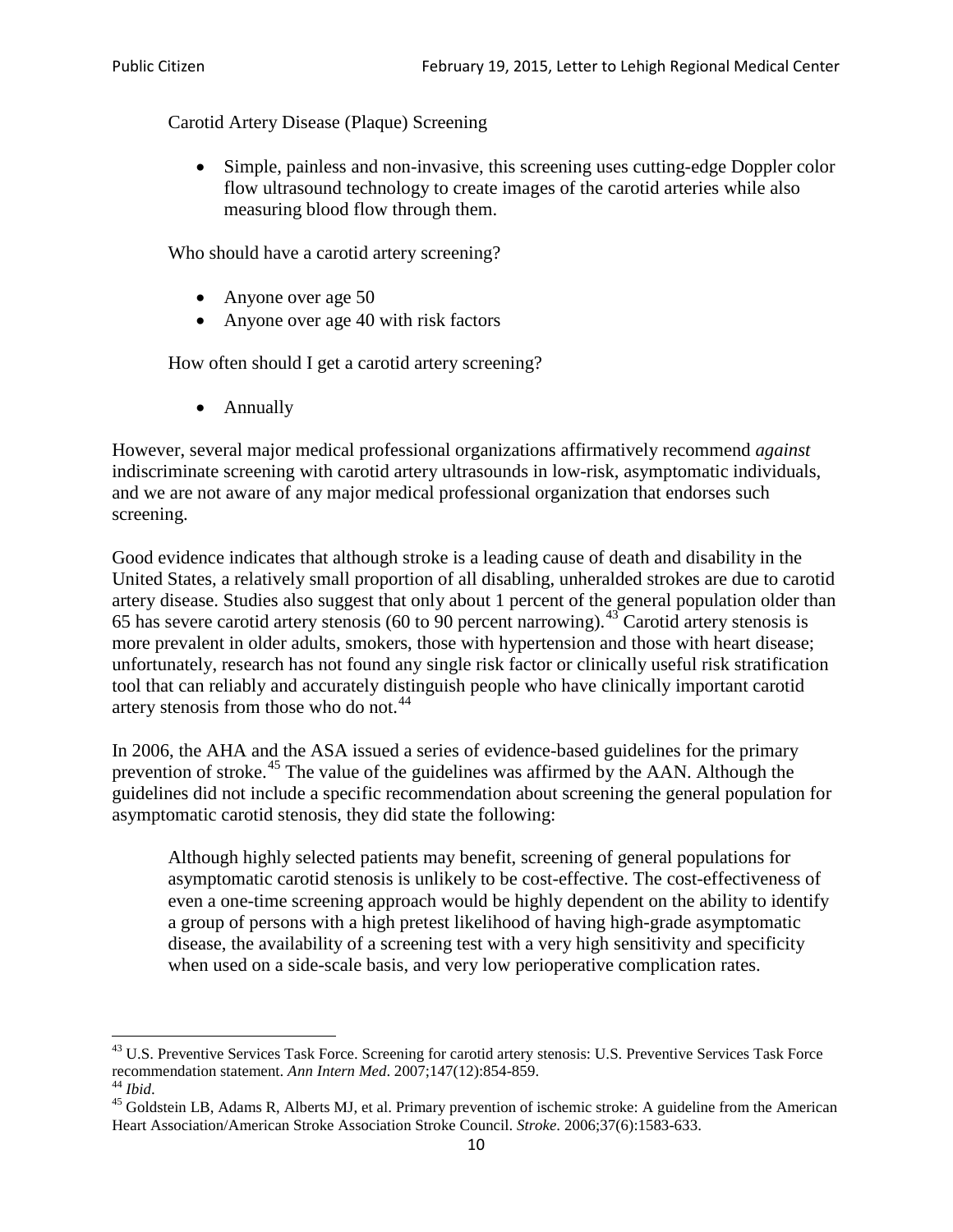These conditions for cost-effective screening are not met for carotid artery ultrasound screening of asymptomatic individuals in the general population, as discussed below.

In 2011, the AHA and the ASA issued updated guidelines for the primary prevention of stroke, the value of which was again affirmed by the  $AAN<sup>46</sup>$  $AAN<sup>46</sup>$  $AAN<sup>46</sup>$ . The updated guidelines stated the following:

Population screening for asymptomatic carotid artery stenosis is not recommended.

In 2014, the AHA and the ASA issued updated guidelines for the primary prevention of stroke.<sup>47</sup> The AAN again affirmed the value of the updated guidelines, and the American Association of Neurological Surgeons, the Congress of Neurological Surgeons, and the Preventive Cardiovascular Nurses Association endorsed them. The updated guidelines stated the following:

Screening low-risk populations for asymptomatic carotid artery stenosis is not recommended.

In 2007, the U.S. Preventive Services Task Force (USPSTF) issued an evidence-based grade D recommendation *against* screening for asymptomatic carotid artery stenosis in the general population.[48](#page-10-2) In making this a grade D recommendation, the USPSTF concluded with moderate certainty that for individuals with asymptomatic carotid artery stenosis, the benefits of screening do not outweigh the harms. It noted, in particular, the following:

# **Importance**

Good evidence indicates that although stroke is a leading cause of death and disability in the United States, a relatively small proportion of all disabling, unheralded strokes is due to [carotid artery stenosis].

# **Detection**

The most feasible screening test for severe [carotid artery stenosis] (for example, 60% to 99% stenosis) is duplex ultrasonography. Good evidence indicates that this test has moderate sensitivity and specificity and yields many false-positive results. A positive result on duplex ultrasonography is often confirmed by digital subtraction angiography, which is more accurate but can cause serious adverse events. Noninvasive confirmatory tests, such as magnetic resonance angiography, involve some inaccuracy. Given these facts, some people with false-positive test results may receive unnecessary invasive carotid endarterectomy surgery.

<span id="page-10-0"></span><sup>&</sup>lt;sup>46</sup> Goldstein LB, Bushnell CD, Adams RJ, et al. Guidelines for the primary prevention of stroke: A guideline for healthcare professionals from the American Heart Association/American Stroke Association. *Stroke*.<br>2011;42(2):517-584. [see page 1 for title, authors, ANA affirmation; see page 25 for recommendation]

<span id="page-10-1"></span><sup>&</sup>lt;sup>47</sup> Meschia JF, Bushnell C, Goden-Albala B, et al. Guidelines for the primary prevention of stroke: A statement for healthcare professionals from the American Heart Association/American Stroke Association. *Stroke*. 2014;45(12):3754-3832. [see page 1 for title, authors, ANA affirmation and other endorsements; see page 30 for

recommendation]

<span id="page-10-2"></span><sup>&</sup>lt;sup>48</sup> U.S. Preventive Services Task Force. Screening for carotid artery stenosis: U.S. Preventive Services Task Force recommendation statement. *Ann Intern Med*. 2007;147(12):854-9.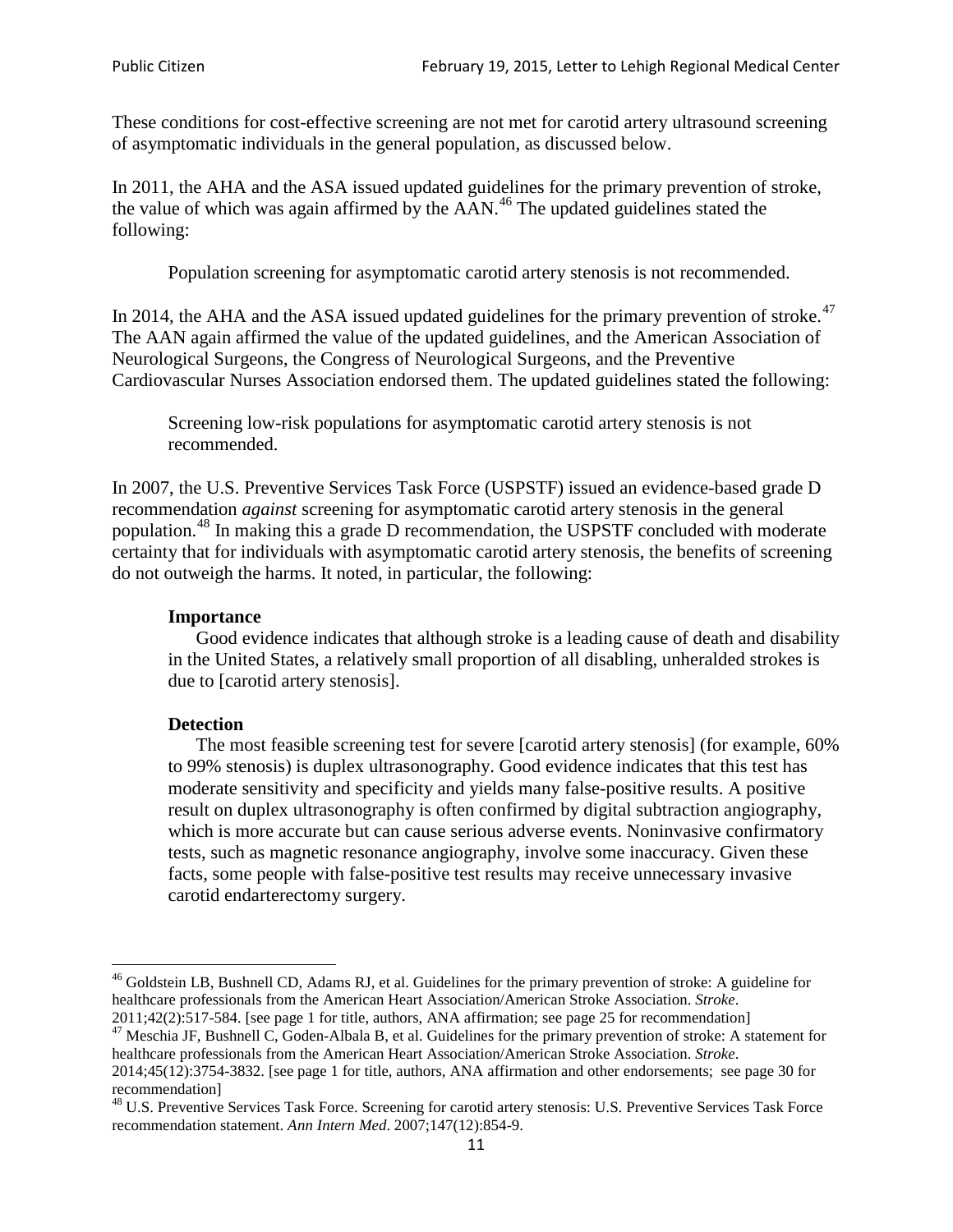#### **Benefits of Detection and Early Intervention**

Good evidence indicates that in selected, high-risk trial participants with asymptomatic severe [carotid artery stenosis], carotid endarterectomy by selected surgeons reduces the 5-year absolute incidence of all strokes or perioperative death by approximately 5%. These benefits would be less among asymptomatic people in the general population. For the general primary care population, the benefits are judged to be no greater than small.

### **Harms of Detection and Early Intervention**

Good evidence indicates that both the testing strategy and the treatment with carotid endarterectomy can cause harms. A testing strategy that includes angiography will itself cause some strokes. A testing strategy that does not include angiography will cause some strokes by leading to carotid endarterectomy in people who do not have severe [carotid artery stenosis]. In excellent centers, carotid endarterectomy is associated with a 30-day stroke or mortality rate of about 3%; some areas have higher rates. These harms are judged to be no less than small.

In July 2014, the USPSTF issued an updated recommendation against screening for asymptomatic carotid artery stenosis in the general population.<sup>[49](#page-11-0)</sup> In reaffirming its prior recommendation, the USPSTF concluded with moderate certainty that the harms of screening for asymptomatic carotid artery stenosis outweigh the benefits. The USPSTF presented the following updated rationale: $50$ 

#### **Importance**

Stroke is a leading cause of death and disability in the United States. Although asymptomatic carotid artery stenosis is a risk factor for stroke, it causes a relatively small proportion of strokes.

#### **Detection**

The most feasible screening test for carotid artery stenosis (defined as 60% to 99% stenosis) is ultrasonography. Although adequate evidence indicates that this test has high sensitivity and specificity, in practice, ultrasonography yields many false-positive results in the general population, which has a low prevalence of carotid artery stenosis (approximately 0.5% to 1%). There are no externally validated, reliable tools that can determine who is at increased risk for carotid artery stenosis or for stroke when carotid artery stenosis is present. Adequate evidence indicates that the accuracy of screening by auscultation of the neck is poor.

# **Benefits of Detection and Early Intervention**

There is no direct evidence on the benefits of screening for carotid artery stenosis. Adequate evidence indicates that in selected trial participants with asymptomatic carotid artery stenosis, carotid endarterectomy (CEA) performed by selected surgeons reduces the absolute incidence of all strokes or perioperative death by approximately 3.5%

<span id="page-11-0"></span><sup>&</sup>lt;sup>49</sup> LeFevre on behalf of the U.S. Preventive Services Task Force. Screening for asymptomatic carotid artery stenosis: U.S. Preventive Services Task Force Recommendation Statement. *Ann Intern Med*. Published online July 8, 2014. doi:10.7326/M14-1333. <sup>50</sup> *Ibid*.

<span id="page-11-1"></span>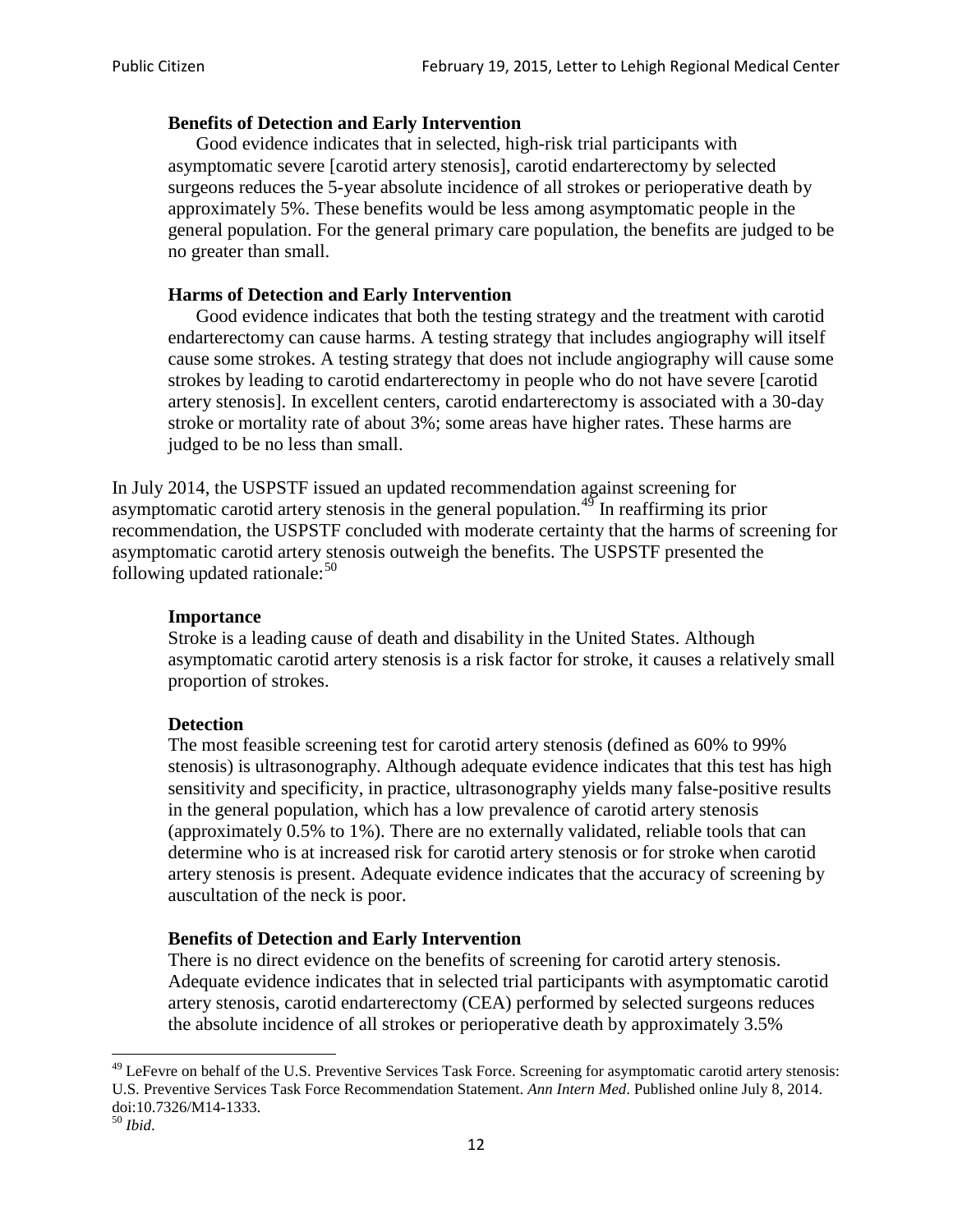compared with (outdated) medical management. However, this difference is probably smaller with current optimal medical management. The magnitude of these benefits would be smaller in asymptomatic persons in the general population. For the general primary care population, the magnitude of benefit is small to none. There is no evidence that identification of asymptomatic carotid artery stenosis leads to any benefit from adding or increasing medication doses (beyond current standard medical therapy for cardiovascular disease prevention).

### **Harms of Detection and Early Intervention**

Adequate evidence indicates that both the testing strategy for carotid artery stenosis and treatment with CEA can cause harms. Although screening with ultrasonography has few direct harms, all screening strategies, including those with or without confirmatory tests (that is, digital subtraction or magnetic resonance angiography), have imperfect sensitivity and specificity and could lead to unnecessary interventions and result in serious harms. In selected centers similar to those in the trials, CEA is associated with a 30-day stroke or mortality rate of approximately 2.4%; reported rates are as high as approximately 5% in low-volume centers and 6% in certain states. Myocardial infarctions are reported in 0.8% to 2.2% of patients after CEA. The 30-day stroke or mortality rate after carotid angioplasty and stenting (CAAS) is approximately 3.1% to 3.8%. The overall magnitude of harms of screening and subsequent treatment of asymptomatic carotid artery stenosis is small to moderate depending on patient population, surgeon, center volume, and geographic location.

In 2007, the American Society of Neuroimaging, with co-sponsorship by the Society of Vascular and Interventional Neurology, issued evidence-based recommendations on the screening of asymptomatic carotid artery disease in the general population and selected subsets of patients.<sup>[51](#page-12-0)</sup> These societies issued a grade E recommendation *against* screening for carotid artery stenosis in the general population or in a selected population based on age, gender or any other variable alone. The criteria for a grade E recommendation were that the prevalence of disease may be high or low but detection and treatment is documented to have no benefit, or prevalence of disease is low. They also issued a grade A recommendation that screening of selective subpopulations of adults age 65 or older with at least three cardiovascular risk factors (hypertension, coronary artery disease, current cigarette smoking or hyperlipidemia) needs to be considered. The criteria of a grade A recommendation were that the prevalence of disease is high and detection and treatment is of documented benefit.

In 2011, the Society for Vascular Surgery issued a position statement recommending ultrasound screening of carotid arteries only for high-risk individuals age 55 or older, taking into account cardiovascular risk factors, such as a history of hypertension, diabetes mellitus, smoking,

<span id="page-12-0"></span><sup>&</sup>lt;sup>51</sup> Qureshi AI, Alexandrov AV, Tegeler CH, et al. Guidelines for screening of extracranial carotid artery disease: a statement for healthcare professionals from the multidisciplinary practice guidelines committee of the American Society of Neuroimaging; cosponsored by the Society of Vascular and Interventional Neurology. *J Neuroimaging*. 2007;17(1):19-47.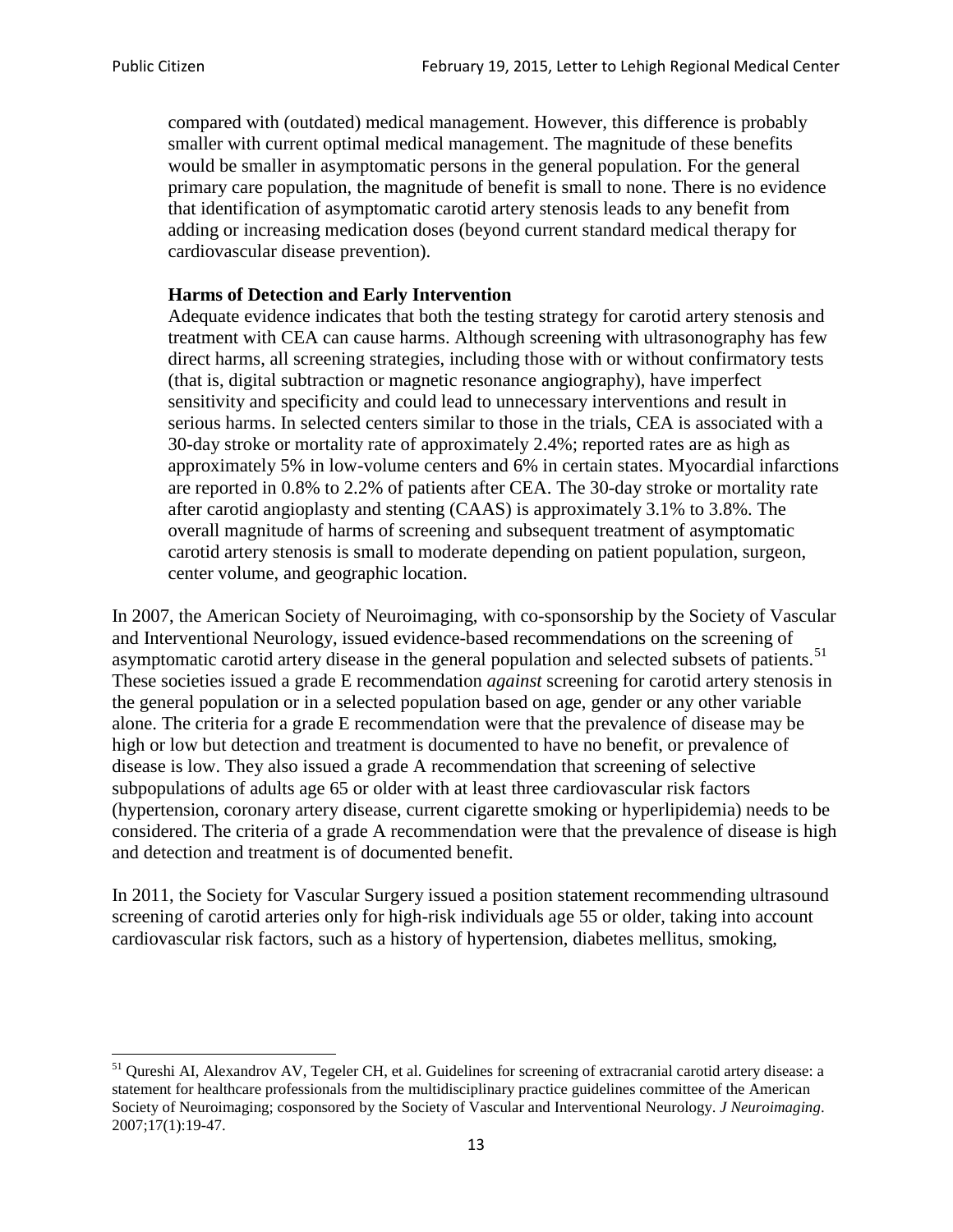hypercholesterolemia, or known cardiovascular disease.<sup>[52](#page-13-0)</sup> The position statement provided little substantive evidence to support this recommendation.

Thus, screening for carotid artery stenosis with ultrasound in the general, asymptomatic population has *not* been shown to significantly improve clinical outcomes, and numerous medical professional organizations strongly recommend against such screening.

# **C. Abdominal Aortic Aneurysm Ultrasound:**

The Life Line Screening online promotional materials state:<sup>[53](#page-13-1)</sup>

An Abdominal Aortic Aneurysm (AAA), a specific kind of aneurysm, is a condition in which the lining of the blood vessel called the aorta is enlarged within the abdomen. Abdominal aortic aneurysms pose a threat because they are usually silent until a medical emergency occurs.

The abdominal aorta is the largest blood vessel in the body and the main artery that originates in the heart. As the lining weakens from age and other risk factors, the vessel wall thins and expands. …

Screening for Aortic Aneurysms

• A painless, non-invasive procedure, an abdominal aortic aneurysm screening requires you to lie on your back while a technician uses ultrasound to take images and measurements of your abdominal aorta. …

Who should have an aortic aneurysm screening?

• Anyone with risk factors

How often should I get an aortic aneurysm screening?

• Annually

By definition, an AAA is present when aortic diameter equals or exceeds 3.0 cm (slightly more than one inch).<sup>[54](#page-13-2)</sup> Most people who have an AAA show no signs or symptoms until it ruptures. The strongest risk factor for *rupture* of an AAA is the aortic diameter.<sup>[55](#page-13-3)</sup> Thus, risk of AAA rupture rises with increasing size of the aneurysm. AAAs with a diameter between 3.0 and 3.9

<span id="page-13-0"></span> $52$  Society for Vascular Surgery. SVS position statement on vascular screenings. January 2011. http://www.vascularweb.org/about/positionstatements/Pages/svs-position-statement-on-vascular-screening.aspx.<br>Accessed January 14, 2015.

<span id="page-13-1"></span>Accessed January 14, 2015.<br>
Sa Life Line Screening. Abdominal aortic aneurysm screening. http://www.lifelinescreening.com/What-We-<br>
Do/What-We-Screen-For/Abdominal-Aortic-Aneurysms. Accessed January 9, 2015.

<span id="page-13-2"></span> $\frac{1}{54}$  Fleming C, Whitlock EP, Beil TL, Lederle FA. Screening for abdominal aortic aneurysm: A best-evidence systematic review for the U.S. Preventive Services Task Force. *Ann Intern Med.* 2005;142(3):203-211.<br><sup>55</sup> Lederle FA, Johnson GR, Wilson SE, et al. Rupture rate of large abdominal aortic aneurysms in patients refusing

<span id="page-13-3"></span>or unfit for elective repair. *JAMA*. 2002;287(22):2968-2972.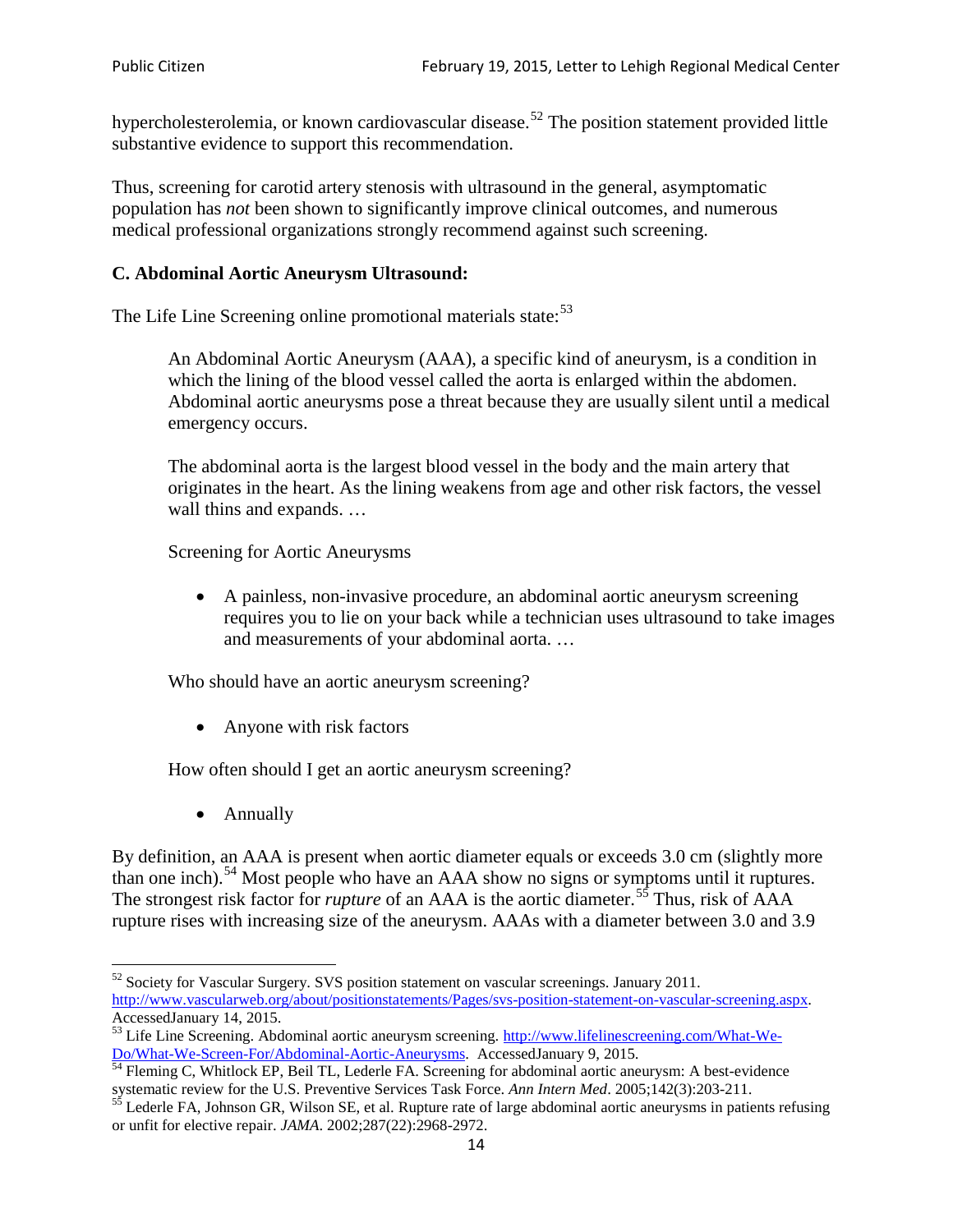cm have an essentially 0 percent annual rupture risk; those with between 4.0 and 4.9 cm have a 1 percent risk; and those between 5.0 and 5.9 cm have a 11 percent annual rupture risk.<sup>[56](#page-14-0)</sup>

In a study of an unselected general population in the U.K., the prevalence of AAA was six times greater in men than women for all age groups.<sup>[57](#page-14-1)</sup> For men not screened for  $AAA$ , almost all deaths from ruptured AAAs occurred after age 65, with more than half occurring before age 80.<sup>[58](#page-14-2)</sup> For women not screened for AAA, the majority of AAA-related deaths occurred after age 80.<sup>[59](#page-14-3)</sup>

Several major medical professional organizations affirmatively recommend one-time ultrasound screening for AAAs *only in certain high-risk individuals* given the epidemiology of AAAs described above, and we are not aware of any major medical professional organization that endorses indiscriminate ultrasound screening for AAAs in low-risk, asymptomatic individuals.

In 2005, the USPSTF issued the following evidence-based recommendations for AAA screening:  $60$ 

(1) A grade B recommendation for one-time screening for AAA by ultrasonography in men age 65 to 75 who have ever smoked. In making this a grade [B recommendation,](http://www.uspreventiveservicestaskforce.org/uspstf/gradespre.htm#brec) the USPSTF offered the following rationale:

> The USPSTF found good evidence that screening for AAA and surgical repair of large AAAs ( $\geq$ 5.5 cm) in men age 65 to 75 years who have ever smoked (current and former smokers) leads to decreased AAA-specific mortality. There is good evidence that abdominal ultrasonography, performed in a setting with adequate quality assurance (that is, in an accredited facility with credentialed technologists), is an accurate screening test for AAA. There is also good evidence of important harms of screening and early treatment, including an increased number of surgeries with associated clinically significant morbidity and mortality, and short-term psychological harms. On the basis of the moderate magnitude of net benefit, the USPSTF concluded that the benefits of screening for AAA in men age 65 to 75 years who have ever smoked outweigh the harms.

(2) No recommendation for or against screening for AAA in men age 65 to 75 who have *never* smoked. In making this grade C recommendation, the USPSTF offered the following rationale:

> The USPSTF found good evidence that screening for AAA in men age 65 to 75 years who have never smoked leads to decreased AAA-specific mortality. There is, however, a lower prevalence of large AAAs in men who have never smoked

<span id="page-14-0"></span><sup>&</sup>lt;sup>56</sup> LeFevre ML on behalf of the U.S. Preventive Services Task Force. Screening for abdominal aortic aneurysm: U.S. Preventive Services Task Force recommendation statement. *Ann Intern Med*. Online June 24, 2014. doi:

<span id="page-14-1"></span><sup>10.7326/</sup>M14-1204.<br> $57$  Scott RA, Bridgewater SG, Ashton HA. Randomized clinical trial of screening for abdominal aortic aneurysm in women. *Br J Surg.* 2002;89(3):283-285.

<span id="page-14-4"></span><span id="page-14-3"></span>

<span id="page-14-2"></span><sup>&</sup>lt;sup>58</sup> *Ibid.*<br><sup>59</sup> *Ibid.* 2002;<br><sup>60</sup> U.S. Preventive Services Task Force. Screening for abdominal aortic aneurysm: Recommendation statement. *Ann Intern Med*. 2005;142(3):198-202.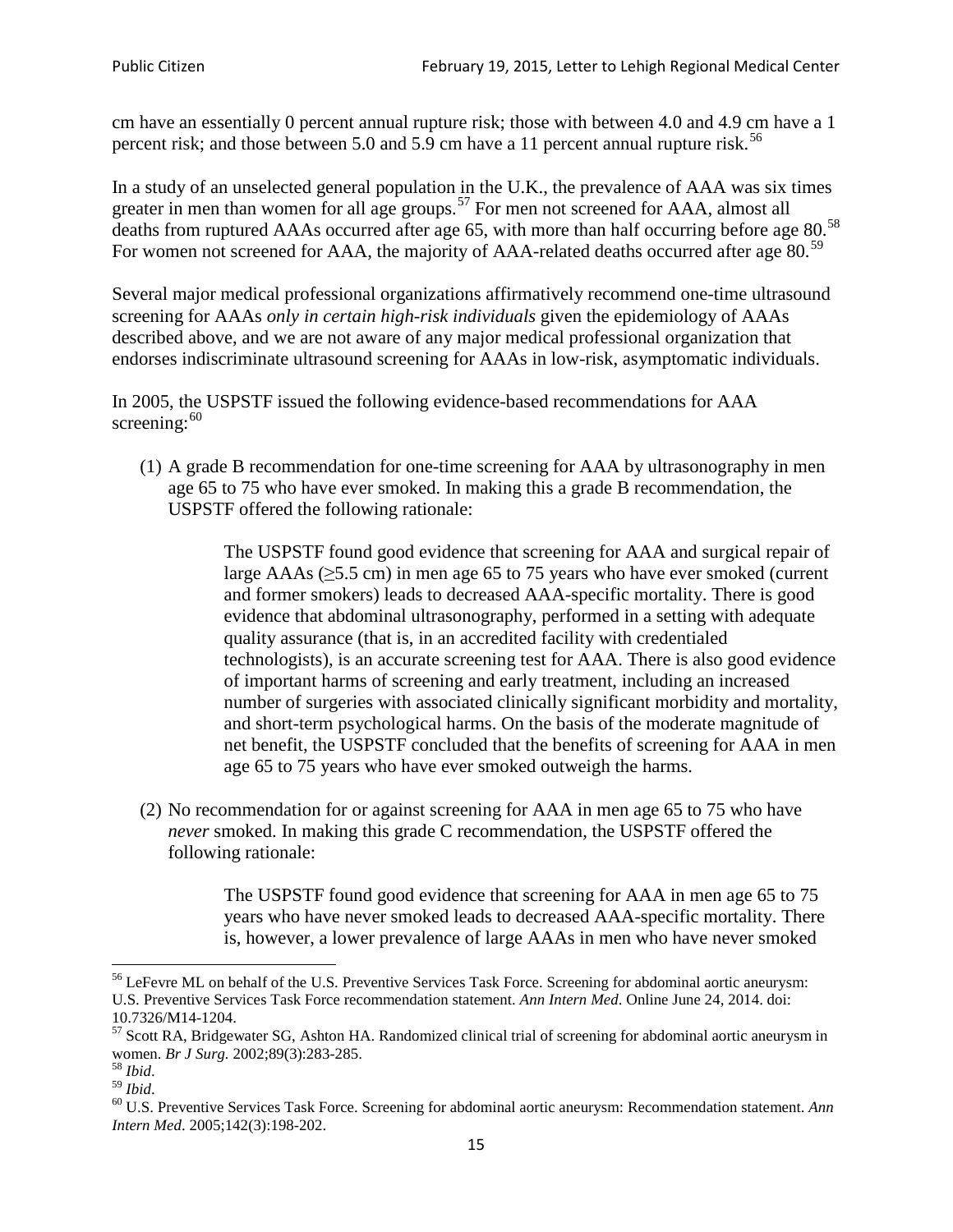compared with men who have ever smoked; thus, the potential benefit from screening men who have never smoked is small. There is good evidence that screening and early treatment lead to important harms, including an increased number of surgeries with associated clinically significant morbidity and mortality, and short-term psychological harms. The USPSTF concluded that the balance between the benefits and harms of screening for AAA is too close to make a general recommendation in this population.

(3) A grade D recommendation *against* routine screening for AAA in women. In making this a grade D recommendation, the USPSTF offered the following rationale:

> Because of the low prevalence of large AAAs in women, the number of AAArelated deaths that can be prevented by screening this population is small. There is good evidence that screening and early treatment result in important harms, including an increased number of surgeries with associated morbidity and mortality, and psychological harms. The USPSTF concluded that the harms of screening women for AAA therefore outweigh the benefits.

In June 2014, the USPSTF issued a revised recommendation statement, based on an updated review of the available evidence published between January 2004 and January 2013.<sup>[61](#page-15-0)</sup> The updated recommendations differ slightly from the 2005 recommendations and include the following: $62$ 

(1) A grade B recommendation for one-time screening for AAA with ultrasonography in men ages 65 to 75 who have ever smoked (no change from 2005). The USPSTF provided the following updated rationale for this unchanged recommendation:

> Four large, population-based, randomized, controlled trials (RCTs) show that invitation to 1-time screening for AAA is associated with reduced AAA-specific mortality in men. This benefit begins 3 years after testing and persists up to 15 years. In addition, risk reduction for AAA rupture and emergency surgery persists up to 10 to 13 years.

> In the 2 highest-quality trials, the relative reduction in AAA-specific mortality after 13 years was 42% to 66%. In the largest trial, where prevalence of AAA was approximately 5% in the screened group, screening was associated with an absolute risk reduction in death of 1.4 per 1000 men.

Abdominal aortic aneurysms are most prevalent in men who have ever smoked, occurring in approximately 6% to 7% of this population. This prevalence increases the importance of screening in these men because it maximizes the absolute benefit that could be achieved (that is, it improves the likelihood that

<span id="page-15-0"></span><sup>61</sup> Guirguis-Blake JM, Beil TL, Senger CA Whitlock EP. Ultrasonography screening for abdominal aortic aneurysms: A systematic review for the U.S. Preventive Services Task Force. *Ann Intern Med*. 2014;160(5):321- 329.

<span id="page-15-1"></span> $62$  LeFevre ML on behalf of the U.S. Preventive Services Task Force. Screening for abdominal aortic aneurysm: U.S. Preventive Services Task Force recommendation statement. *Ann Intern Med*. 2014;161(4):281-290..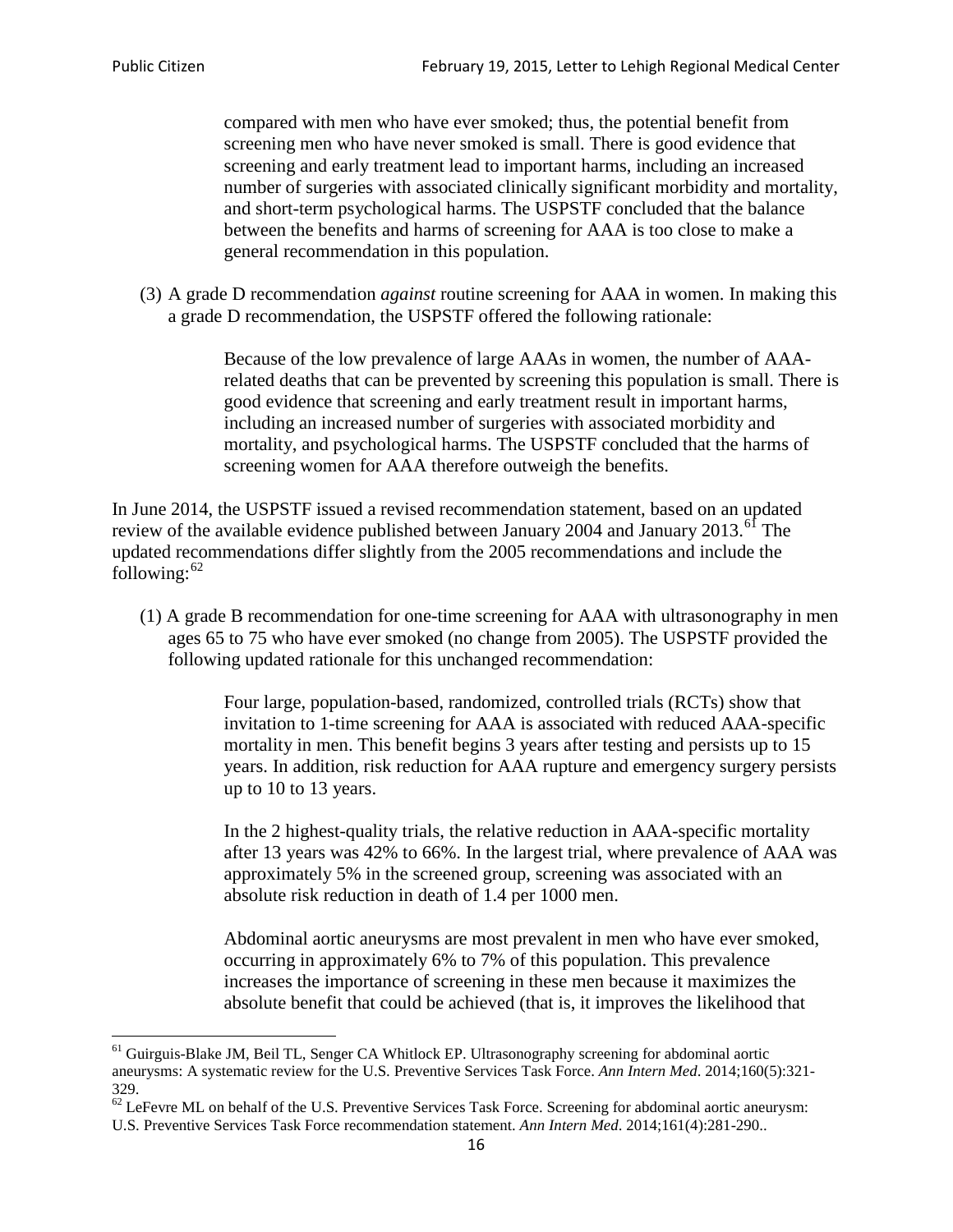men in this group will benefit from screening). Convincing evidence shows that 1-time screening with ultrasonography results in a moderate benefit in men aged 65 to 75 years who have ever smoked.

The USPSTF concluded with high certainty that screening for AAA with ultrasonography in men ages 65 to 75 who have ever smoked has a moderate net benefit.

(2) A grade C recommendation that clinicians *selectively* offer screening for AAA in men ages 65 to 75 who have never smoked rather than routinely screening all men in this group. Evidence indicates that the net benefit of screening all men ages 65 to 75 years who have never smoked is small. In determining whether this service is appropriate in individual cases, patients and clinicians should consider the balance of benefits and harms on the basis of evidence relevant to the patient's medical history, family history, other risk factors, and personal values. The USPSTF offered the following rationale for this new recommendation:

> Screening men overall reduces AAA-specific death, rupture, and emergency surgery. However, the lower prevalence of AAA in men who have never smoked (approximately 2%) substantially reduces the absolute benefit (that is, it greatly lowers the probability that men in this group will benefit from screening). Adequate evidence shows that 1-time screening for AAA with ultrasonography results in a small benefit in men aged 65 to 75 years who have never smoked.

The USPSTF also suggested the following clinical considerations with respect to this new recommendation:

Despite the demonstrated benefits of screening for AAA in men overall, the lower prevalence of AAA in male never-smokers versus male ever-smokers suggests that clinicians should consider a patient's risk factors and the potential for harm before screening for AAA rather than routinely offering screening to all male never-smokers. Important risk factors for AAA include older age and a firstdegree relative with an AAA; other risk factors include a history of other vascular aneurysms, coronary artery disease, cerebrovascular disease, atherosclerosis, hypercholesterolemia, obesity, and hypertension. Factors associated with a reduced risk for AAA include African American race, Hispanic ethnicity, and diabetes.

(3) An I statement concluding that the current evidence is insufficient to assess the balance of benefits and harms of screening for AAA in women ages 65 to 75 who have ever smoked. (An I statement means the USPSTF concludes that the current evidence is insufficient to assess the balance of benefits and harms of the service. Evidence may be lacking, of poor quality, or conflicting, and the balance of benefits and harms cannot be determined.) The USPSTF offered the following rationale for this draft statement:

> *Potential Preventable Burden.* A screening study in Sweden found that the prevalence of AAA in women aged 70 years was low (0.8%) for ever-smokers but increased to 2.0% for current smokers. A meta-analysis of individual-patient data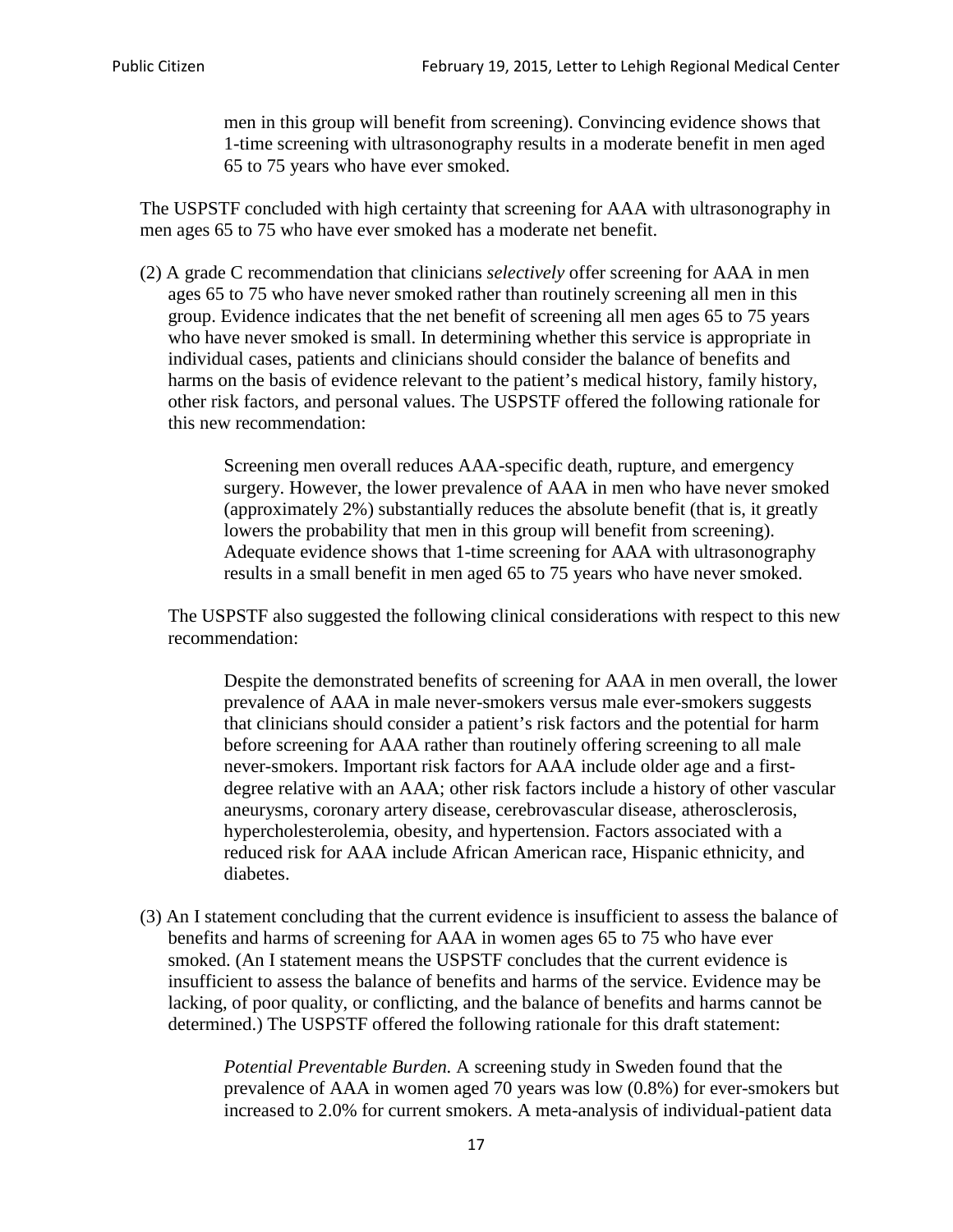found that women have a higher risk than men for AAA rupture at the same diameter (hazard ratio [HR], 3.76 [95% CI, 2.58 to 5.47]). However, AAAassociated deaths occur at an older age in women (at a time of increased competing causes of death and a declining benefit–risk ratio for operative interventions), with 70% of deaths occurring after age 80 years in women compared with fewer than 50% in men. In the only screening RCT that included women, most screen-detected AAAs in women were small (3.0 to 3.9 cm) and AAA-specific mortality was low in screened and unscreened women  $(<0.2\%)$ after 10 years.

*Potential Harms.* Four RCTs (primarily done in men) showed that screening for AAA doubled the rate of AAA-associated surgeries, largely driven by an increase in elective surgeries. Most screen-detected AAAs were below the 5.5-cm threshold for immediate repair. This finding generally results in long-term or lifelong surveillance and is probably associated with some amount of overtreatment, although the magnitude of this burden is difficult to quantify.

Most screening trials reported an associated decrease in emergency AAA repairs and a reduced 30-day mortality rate associated with emergency surgery in populations invited to screen, although mortality associated with elective surgery was not reduced. Operative mortality associated with AAAs is higher in women than in men (7% vs. 5% for open repair and 2% vs. 1% for endovascular repair, respectively).

*Costs.* In addition to the cost of ultrasonography screening (approximately \$100), the estimated potential associated cost of elective surgery to repair a screendetected AAA ranges from \$37 000 to \$43 000. Potential opportunity costs also may arise, because screening may take the place of other preventive activities that may be more beneficial to the patient.

*Current Practice.* Screening for AAA is provided as part of the "welcome-to-Medicare visit" for women who have a family history of AAA. However, the evidence is insufficient to accurately characterize current practice patterns related to screening for AAA in women.

A retrospective analysis from 2000 to 2010 used the National Inpatient Sample, a database that has a stratified 20% random sample of all nonfederal inpatient hospital admissions in the United States. This analysis found that women are more likely than men to have open surgery versus endovascular aneurysm repair (EVAR) for unruptured AAA (24% vs. 17%, respectively), potentially because of issues with access to the iliac artery (that is, smaller artery size) that may preclude endovascular management.

A retrospective review of 4026 AAA repairs in the Vascular Study Group of New England database (a voluntary registry from 30 academic and community hospitals in the 6 New England states) reported that women were more likely than men to have open surgery versus EVAR and to be older and have smaller aortic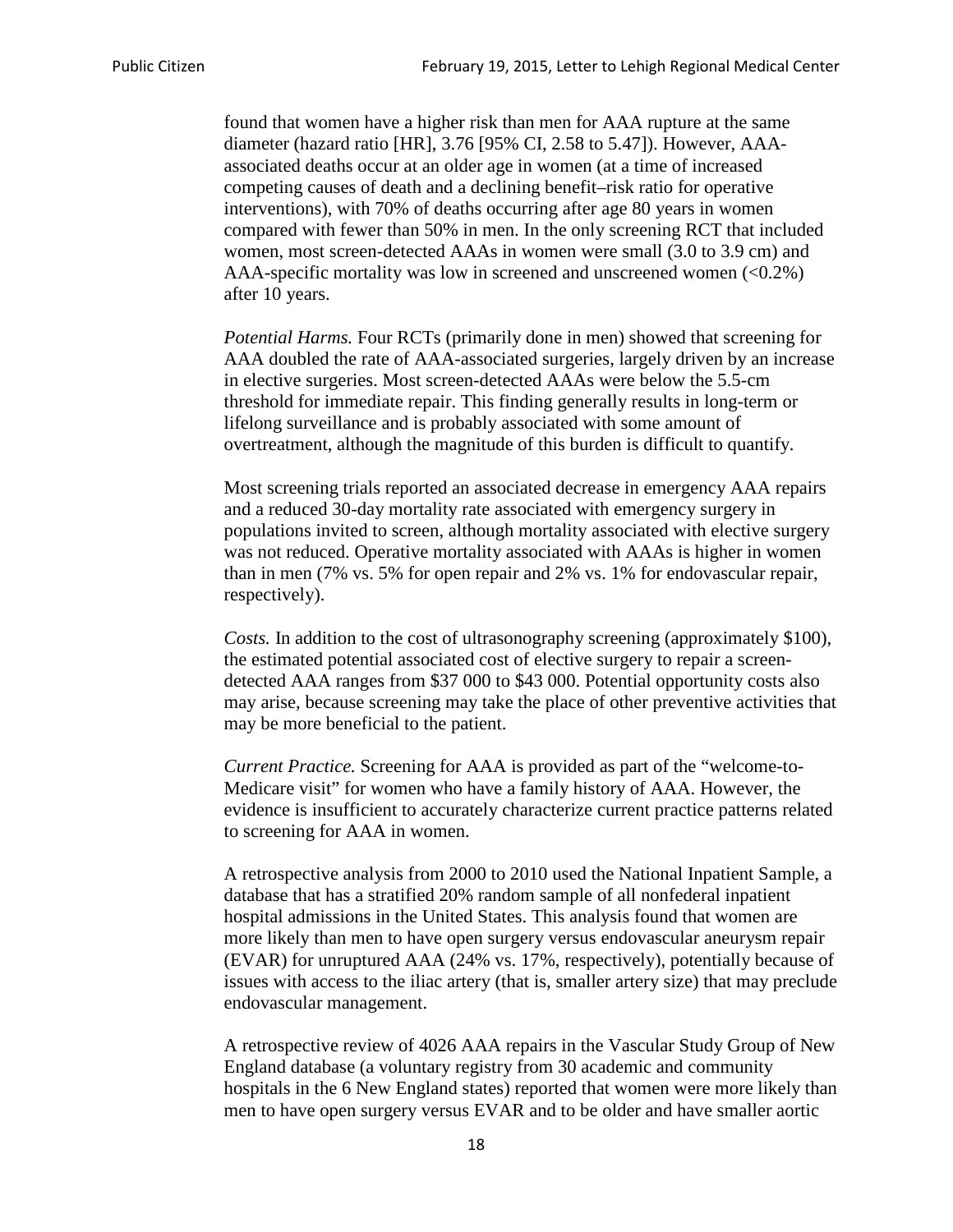diameters at the time of repair. Postoperative complications were higher in women than in men after elective EVAR or open repair, including emergency reoperations, dysrhythmias, leg ischemia or emboli, bowel ischemia, or need for discharge to another medical facility rather than home.

(4) A grade D recommendation *against* routine screening for AAA in women who have never smoked. The USPSTF offered the following rationale for this draft updated recommendation:

> The prevalence of AAA in women who have never smoked is low (0.03% to 0.60% in women aged 50 to 79 years). The evidence also shows no apparent benefit of screening for AAA in women. The USPSTF therefore concludes that adequate evidence shows that the absolute benefit of 1-time screening for AAA with ultrasonography in women who have never smoked can effectively be bounded at none or almost none.

In discussing the harms of detection and early treatment of AAAs, the USPSTF noted the following: $63$ 

In the available trials, groups invited to screening were approximately twice as likely as control groups to have any AAA surgery within 3 to 5 years, predominantly driven by an increase in elective surgeries. More than 90% of AAAs identified by screening were below the 5.5-cm threshold for immediate repair. Detecting smaller AAAs generally leads to long-term (potentially lifelong) surveillance.

A person's risk for death related to elective surgery for AAA is lower than that for death related to emergency surgery for rupture. However, the increase in the overall rates of detection and surgery in the screening groups still potentially represents a harm. A proportion of AAAs will never rupture because they do not advance or because a person dies of a competing cause.

The exact extent of overdiagnosis and overtreatment is difficult to estimate. One study from Massachusetts General Hospital reviewed 24 000 consecutive autopsies between 1952 and 1975 and found that 75% of the 473 patients who died with an undetected or unoperated AAA had a cause of death not related to the AAA (41% were >5.1 cm in diameter). Given that even elective treatment is associated with some risk for perioperative mortality, overtreatment is an important issue to consider when deciding whether to screen for this condition....

Convincing evidence shows that the harms associated with 1-time screening for AAA with ultrasonography are at least small in all populations and potentially higher in women because of their higher risk for operative mortality.

In 2011, the Society for Vascular Surgery issued a position statement on vascular screening recommending a one-time ultrasound screening for AAA for all men age 65 or older and

<span id="page-18-0"></span><sup>63</sup> *Ibid*.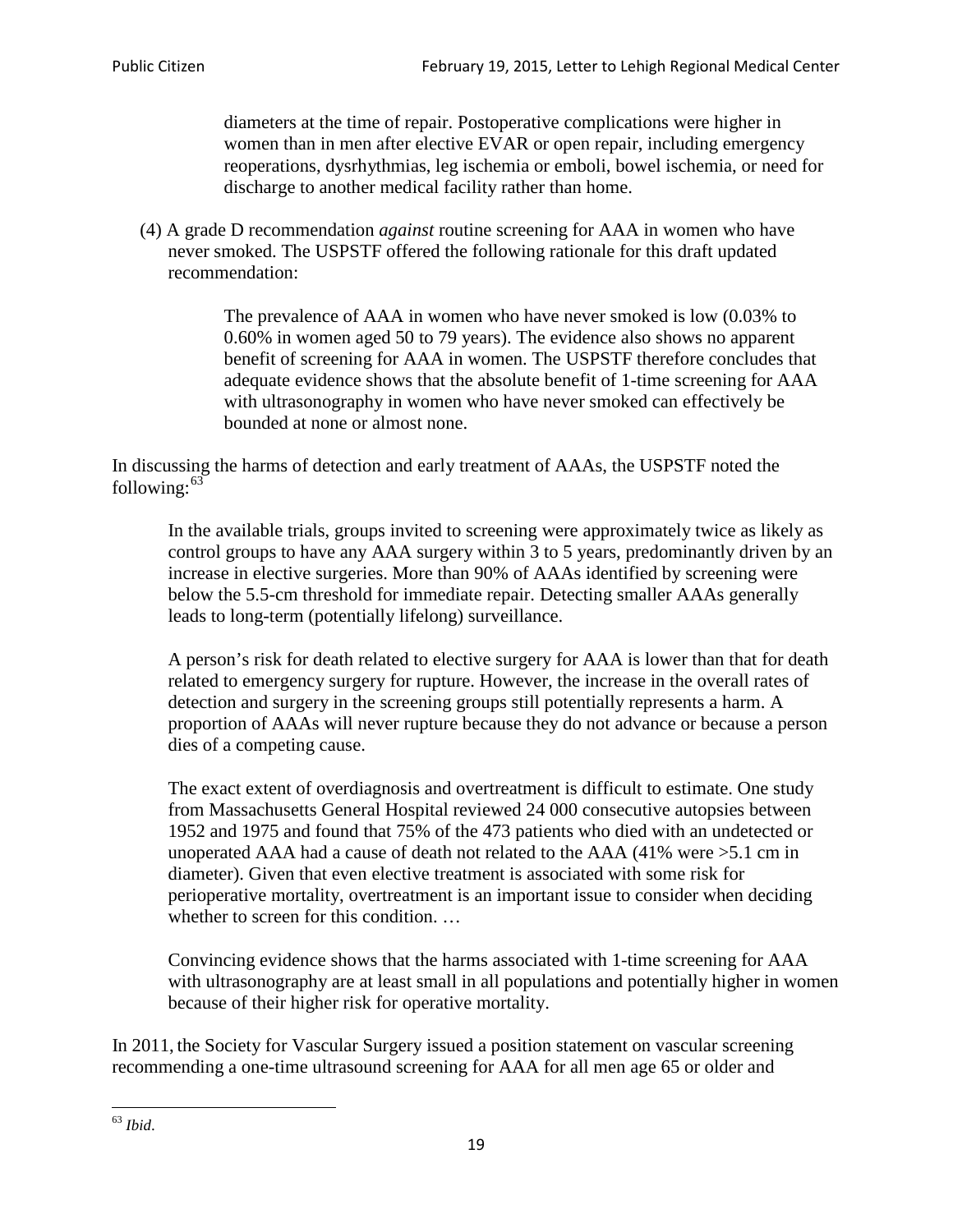screening men as early as age 55 who have a family history of AAA.<sup>[64](#page-19-0)</sup> The society also recommended one-time ultrasound screening for AAA for all women age 65 or older who have a family history of AAA or have smoked.

In 2012, the ACCF, American College of Radiology, American Institute of Ultrasound in Medicine, American Society of Echocardiography, American Society of Nephrology, Intersocietal Commission for the Accreditation of Vascular Laboratories, Society for Cardiovascular Angiography and Interventions, Society of Cardiovascular Computed Tomography, Society for Interventional Radiology, Society for Vascular Medicine, and Society for Vascular Surgery jointly issued evidence-based appropriate use criteria for noninvasive vascular testing (ultrasound and physiological testing) for a variety of possible indications.<sup>[65](#page-19-1)</sup> For each indication, these organizations classified the use of noninvasive vascular testing into one of the following three categories:

- **Appropriate:** The test is one in which the expected incremental information, combined with clinical judgment, exceeds the expected negative consequences — including the risks of the procedure itself and the downstream impact of poor test performance such as delay in diagnosis (false-negatives) or inappropriate diagnosis (false-positives) — by a sufficiently wide margin for the specific indication that the procedure is generally considered acceptable care and a reasonable approach for the indication.
- **Uncertain:** The test *may* be generally acceptable and *may* be a reasonable approach for the specific indication; uncertainty also implies that more research and/or patient information is needed to classify the indication definitively.
- **Inappropriate:** The test *is not* generally acceptable and *is not* a reasonable approach for the specific indication.

These organizations classify screening for AAA as *inappropriate* for anyone under age 65 with no history of smoking, except as noted below. They also classify such screening as *uncertain* for anyone 65 or older with no history of smoking.

These organizations did classify screening for AAA as *appropriate* for the following subgroups:

- Adults older than age 60 with a first-degree relative with an AAA.
- Adults age 65 or older who are current or former smokers.

In summary, the USPSTF and many other major medical professional organizations recommended against routine screening for AAA, or designate such screening as inappropriate for those individuals who are not at high risk for developing AAA. Screening for AAA in the

<span id="page-19-0"></span><sup>64</sup> Society for Vascular Surgery. SVS Position Statement on Vascular Screenings. January 2011. [http://www.vascularweb.org/about/positionstatements/Pages/svs-position-statement-on-vascular-screening.aspx.](http://www.vascularweb.org/about/positionstatements/Pages/svs-position-statement-on-vascular-screening.aspx) 

<span id="page-19-1"></span>Accessed August 21, 2014.<br><sup>65</sup> Mohler ER, Gornik HL, Gerhard-Herman M, et al. ACCF/ACR/AIUM/ASE/ASN/ICAVL/SCAI/SCCT/SIR/ SVM/SVS 2012 appropriate use criteria for peripheral vascular ultrasound and physiological testing part I: Arterial ultrasound and physiological testing*. J Am Coll Cardiol*. 2012;60(3):242-276.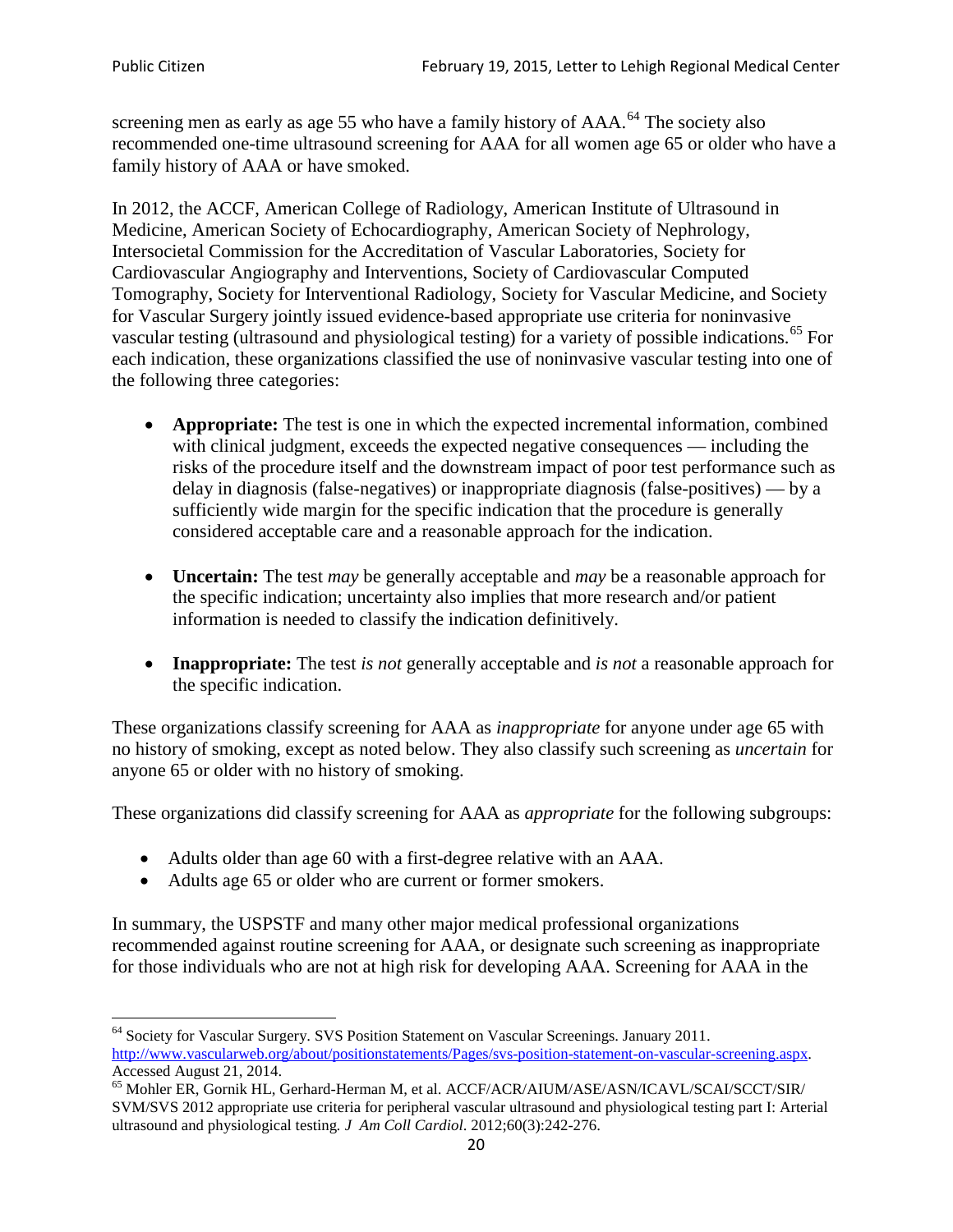general, asymptomatic population has *not* been shown to significantly improve clinical outcome and is likely to do more harm than good.

#### **D. Peripheral Arterial Disease Test:**

The Life Line Screening online promotional materials state:<sup>[66](#page-20-0)</sup>

Peripheral Arterial Disease (PAD), more commonly known as hardening of the arteries, affects about eight million Americans. It is a condition in which the large and mediumsized arteries supplying blood to the legs become narrow or clogged, constricting the flow of blood. PAD is caused by atherosclerosis, a gradual process in which cholesterol and scar tissue build up, forming a substance called plaque that clogs the artery. PAD not only causes pain and disability, it also is associated with a much higher risk of heart disease. …

Peripheral Arterial Disease Screening

o A quick, easy and non-invasive procedure, PAD screening is done by using the ankle-brachial index (ABI). After removing your socks and shoes, you will have pressure cuffs placed around your upper arms and ankles. A small ultrasound device will then measure the systolic blood pressure in your limbs. …

Who should have a peripheral arterial disease screening?

• Anyone with risk factors

How often should I get a peripheral arterial disease screening?

• Annually

In 2012, the ACCF, American College of Radiology, American Institute of Ultrasound in Medicine, American Society of Echocardiography, American Society of Nephrology, Intersocietal Commission for the Accreditation of Vascular Laboratories, Society for Cardiovascular Angiography and Interventions, Society of Cardiovascular Computed Tomography, Society for Interventional Radiology, Society for Vascular Medicine, and Society for Vascular Surgery jointly issued evidence-based appropriate use criteria for noninvasive vascular testing (ultrasound and physiological testing) for a variety of possible indications. These appropriate use criteria identify the following as the only appropriate indications for lower extremity artery testing with ABI: patients with diminished pulses, femoral bruit, age greater than 50 with diabetes or smoking, or age greater than 70, which is consistent with ACC/AHA PAD guidelines. The evaluation with ABI for those younger than 50 and those with diabetes was classified as uncertain.<sup>[67](#page-20-1)</sup>

<span id="page-20-0"></span><sup>&</sup>lt;sup>66</sup> Life Line Screening. Peripheral arterial disease screening. [http://www.lifelinescreening.com/What-We-Do/What-](http://www.lifelinescreening.com/What-We-Do/What-We-Screen-For/Peripheral-Arterial-Disease)[We-Screen-For/Peripheral-Arterial-Disease.](http://www.lifelinescreening.com/What-We-Do/What-We-Screen-For/Peripheral-Arterial-Disease) Accessed January 9, 2015.<br><sup>67</sup> Mohler ER, Gornik HL, Gerhard-Herman M, et al. ACCF/ACR/AIUM/ASE/ASN/ICAVL/SCAI/SCCT/SIR/

<span id="page-20-1"></span>SVM/SVS 2012 appropriate use criteria for peripheral vascular ultrasound and physiological testing part I: Arterial ultrasound and physiological testing. *J Am Coll Cardiol*. 2012;60(3):242-276.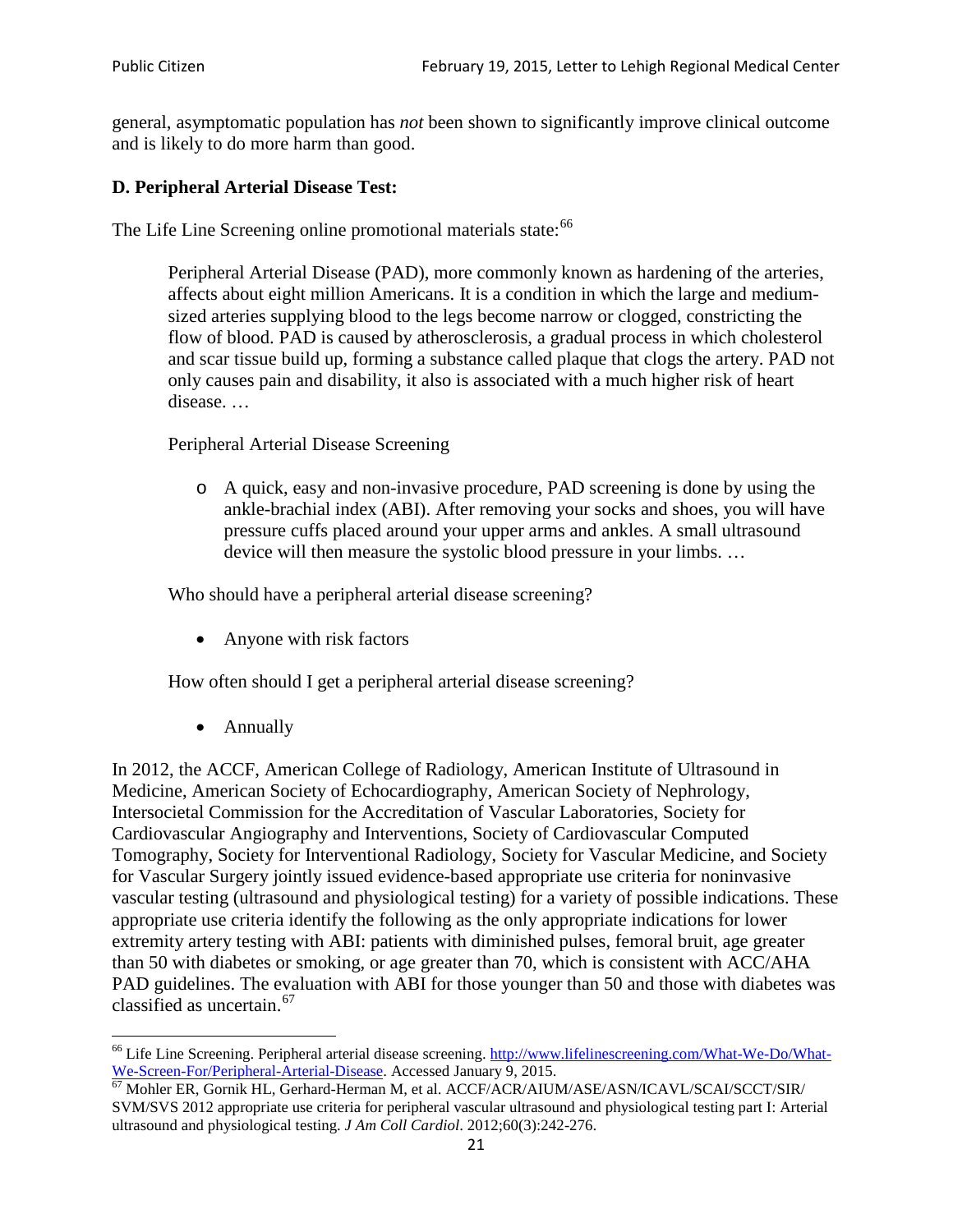In 2013, the USPSTF, based on a systematic review of the scientific literature,<sup>[68](#page-21-0)</sup> issued a grade I statement on ABI testing, concluding that the current evidence is *insufficient* to assess the balance of benefits and harms of screening for peripheral artery disease and cardiovascular disease risk assessment with ABI in adults.<sup>[69](#page-21-1)</sup> In making this statement, the USPSTF noted the following regarding its assessment of the possible benefits and harms of ABI screening:

#### **Benefits of Detection and Early Treatment**

The USPSTF found no evidence that screening for and treatment of PAD in asymptomatic patients leads to clinically important benefits. It also reviewed the potential benefits of adding the ABI to the Framingham Risk Score (FRS) and found evidence that this results in some patient risk reclassification; however, how often the reclassification is appropriate or whether it results in improved clinical outcomes is not known.

Determining the overall benefit of ABI testing requires not only evidence on appropriate risk reclassification but also evidence that this reclassification leads to treatments shown to improve clinical outcomes. One randomized trial found that aspirin did not reduce [cardiovascular disease] events in patients with a low ABI. No studies assessed the effect of lipid-lowering therapy or other cardiovascular risk reduction interventions in patients with asymptomatic PAD and no known diagnosis of [cardiovascular disease] or diabetes. The USPSTF found inadequate evidence that early treatment of screen-detected PAD leads to improvement in clinical outcomes.

#### **Harms of Detection and Early Treatment**

The USPSTF found no studies addressing the magnitude of harms of screening for PAD with the ABI; however, the direct harms to the patient of screening itself, beyond the time needed for the test, are probably minimal. Other harms resulting from testing may include false-positive results, exposure to gadolinium or contrast dye if magnetic resonance angiography (MRA) or computed tomography angiography (CTA) is used to confirm diagnosis, anxiety, labeling, and opportunity costs.

The USPSTF found inadequate evidence on the harms of early treatment of screendetected PAD. One study showed that low-dose aspirin treatment in asymptomatic patients with a low ABI may increase bleeding. Additional harms associated with treatment include use of unnecessary medications (or higher doses) and their resulting adverse effects and discontinuation of medications known to be effective in patients with established coronary artery disease (CAD) if the patient is reclassified to a lower risk category on the basis of a normal ABI.

We are not aware of any major medical professional organization that endorses such screening for peripheral vascular disease with ABI in the general asymptomatic population.

Moreover, treatment benefits for asymptomatic individuals with screen-detected PAD are not well established, and there appear to be no studies that directly assess the impact of screening

<span id="page-21-0"></span><sup>&</sup>lt;sup>68</sup> Lin JS, Olson CM, Johnson ES, Whitlock EP. The ankle-brachial index for peripheral artery disease screening and cardiovascular disease prediction among asymptomatic adults: A systematic evidence review for the U.S. Preventive Services Task Force. *Ann Intern Med.* 2013;159(5):333-341.<br><sup>69</sup> Moyer VA, U.S. Preventive Services Task Force. Screening for peripheral artery disease and cardiovascular

<span id="page-21-1"></span>disease risk assessment with the ankle–brachial index in adults: U.S. Preventive Service Task Force recommendation statement. *Ann Intern Med.* 2013;159(5):342-348.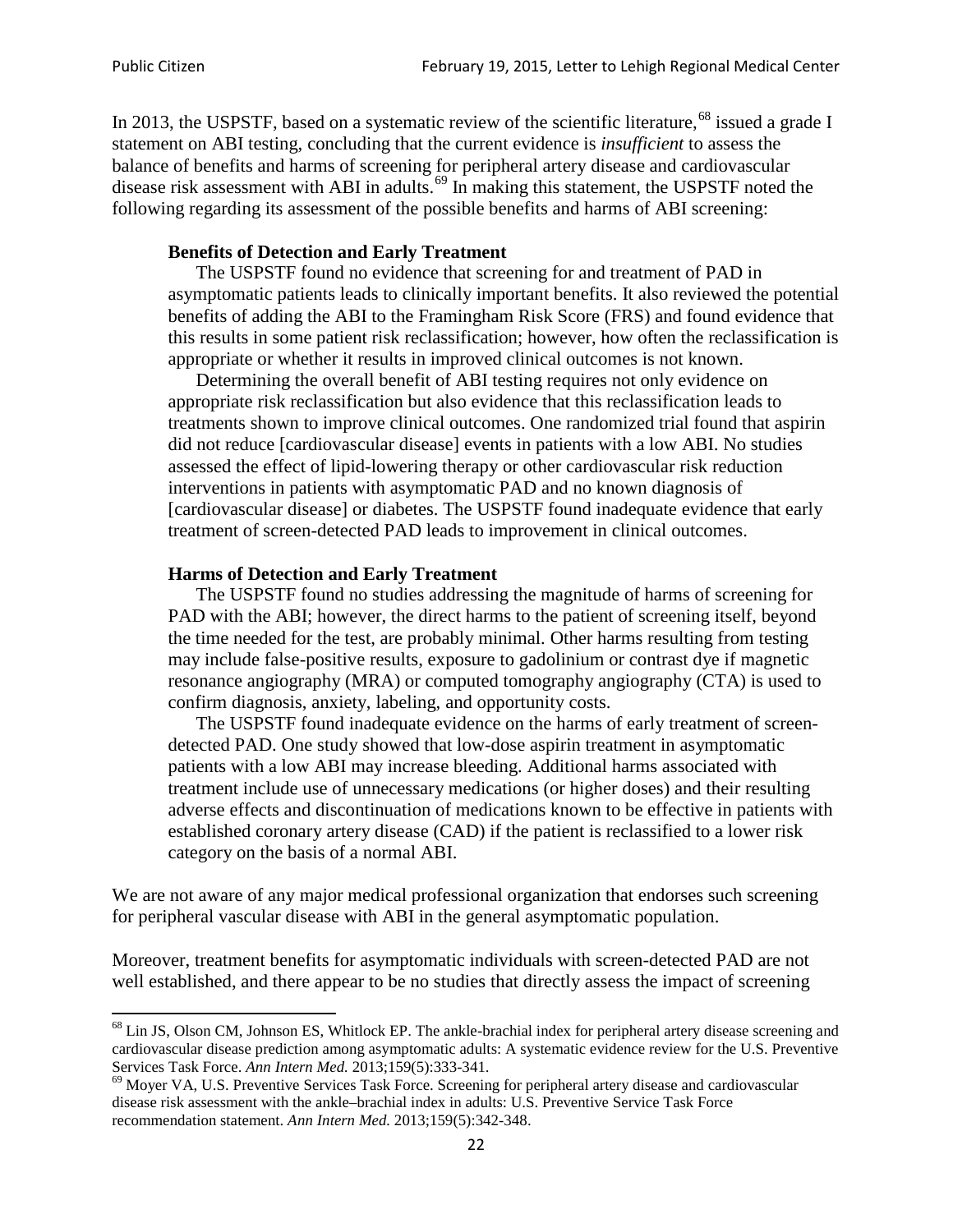unselected adults (or generally asymptomatic adults) with ABI on cardiovascular disease or PAD health outcomes.<sup>[70](#page-22-0)</sup>

# **E. Osteoporosis Screening/Bone Density Test**

The Life Line Screening online promotional materials state: $71$ 

Osteoporosis is a disease in which bone becomes extremely fragile. Bone is a complex living tissue that can be weakened by poor diet and lack of exercise.

As we age, bones begin to break down faster than new bone can be formed. Osteoporosis removes minerals from bones until they become so weak and brittle that they fracture very easily. Actions such as bending to pick up a newspaper, lifting a vacuum, or even coughing can cause a fracture. Some fractures, such as hip fractures, may require hospitalization or major surgery, and may result in disability or even death.

Screening for Osteoporosis

• An easy and painless procedure, an osteoporosis screening requires you to place your foot in an ultrasound device called a bone densitometer. This device then measures the bone mineral density [BMD] of your heel. The heel is measured because its bone is similar to that found in the hip, where fractures most often occur. …

Who should have an Osteoporosis screening?

• Anyone who has the risk factors associated with the disease ...

How often should I get an Osteoporosis screening?

• Annually

Several major medical professional organizations affirmatively recommend screening for osteoporosis in *certain high-risk individuals*, but we are not aware of any major medical professional organization that endorses such screening *annually* for any group of individuals.

In 2008, the American College of Physicians issued the following evidence-based recommendation for osteoporosis screening in men: $^{72}$  $^{72}$  $^{72}$ 

(1) Clinicians should periodically perform individualized assessment of risk factors for osteoporosis in older men (Grade: strong recommendation; moderate-quality evidence).

<span id="page-22-0"></span><sup>70</sup> [Lin JS,](http://www.ncbi.nlm.nih.gov/pubmed?term=Lin%20JS%5BAuthor%5D&cauthor=true&cauthor_uid=24156115) [Olson CM,](http://www.ncbi.nlm.nih.gov/pubmed?term=Olson%20CM%5BAuthor%5D&cauthor=true&cauthor_uid=24156115) [Johnson ES,](http://www.ncbi.nlm.nih.gov/pubmed?term=Johnson%20ES%5BAuthor%5D&cauthor=true&cauthor_uid=24156115) et al. *The Ankle Brachial Index for Peripheral Artery Disease Screening and Cardiovascular Disease Prediction in Asymptomatic Adults: A Systematic Evidence Review for the U.S. Preventive Services Task Force*. Rockville, MD: Agency for Healthcare Research and Quality; 2013.<br>http://www.ncbi.nlm.nih.gov/books/NBK164524. Accessed December 29, 2014.

<span id="page-22-1"></span> $\frac{1}{71}$  Life Line Screening. Osteoporosis screening/bone density test. [http://www.lifelinescreening.com/What-We-](http://www.lifelinescreening.com/What-We-Do/What-We-Screen-For/Osteoporosis) $\frac{Do/What-We-Screen-For/Osteoporosis}{72}$  Qaseem A, Snow V, Shekelle P, et al. Screening for osteoporosis in men: A clinical practice guideline from the

<span id="page-22-2"></span>American College of Physicians. *Ann Intern Med*. 2008;148(9):680-4.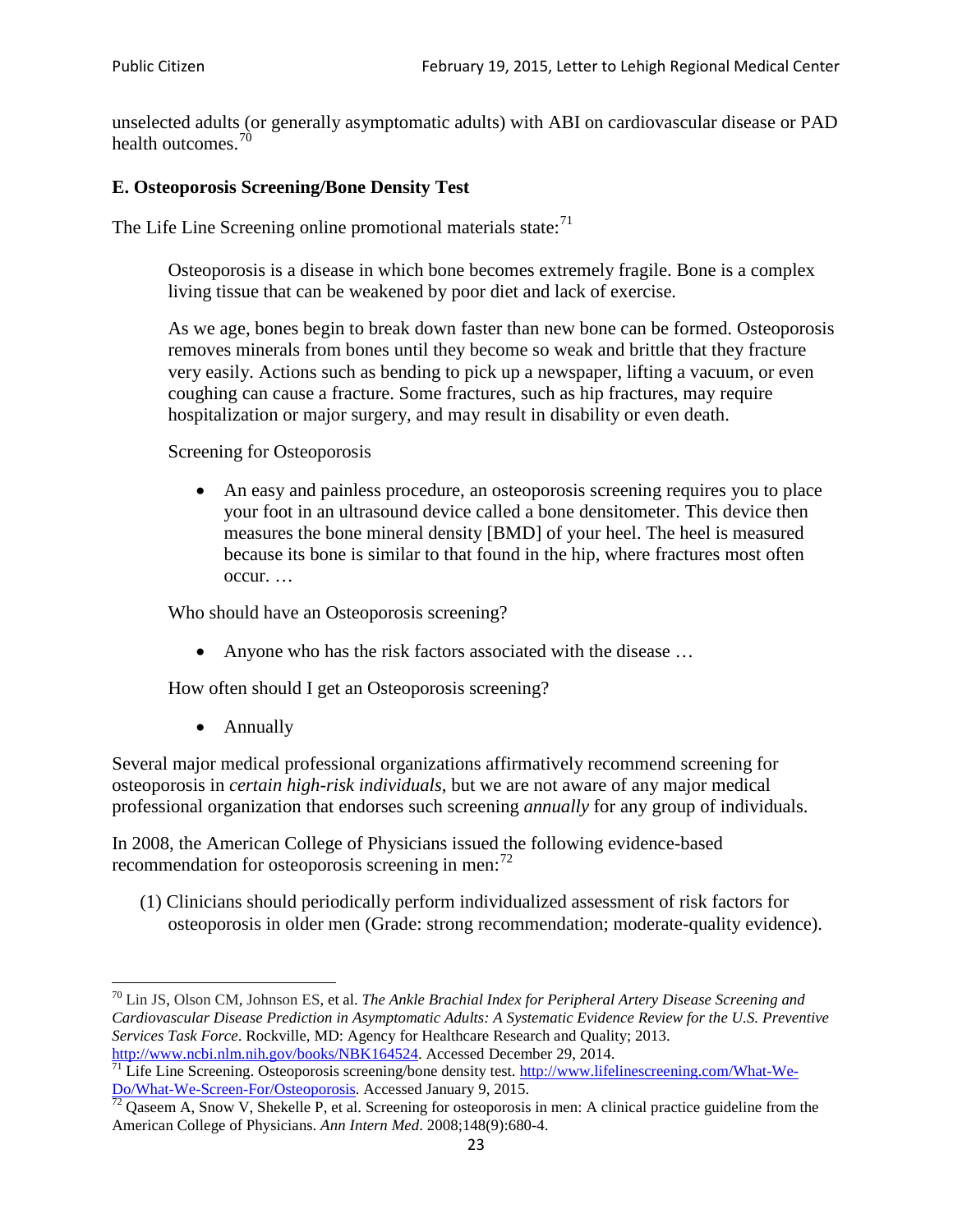A careful assessment of risk for osteoporosis in men is important. The appropriate age to start risk assessment is uncertain. However, by age 65 years, at least 6% of men have DXA [dual-energy X-ray absorptiometry]-determined osteoporosis, therefore, assessment of risk factors before this age is reasonable. Factors that increase the risk for osteoporosis in men include age (>70 years), low body weight (body mass index <20 to 25 kg/m2), weight loss (>10% [compared with the usual young or adult weight or weight loss in recent years]), physical inactivity (participates in no physical activities on a regular basis [walking, climbing stairs, carrying weights, housework, or gardening]), corticosteroid use, androgen deprivation therapy, and previous fragility fracture. Risk assessments should be updated periodically for men who choose not to be screened.

(2) Clinicians should obtain DXA for men who are at increased risk for osteoporosis and are candidates for drug therapy (Grade: strong recommendation; moderate-quality evidence).

Bone density measurement with DXA is the accepted reference standard for diagnosing osteoporosis in men. Men who are at increased risk for osteoporosis are candidates for DXA. Little evidence about alternatives to DXA exists. The 2 most studied methods are quantitative ultrasonography (usually of the calcaneus) and the OST [Osteoporosis Self-Assessment Tool]. Available evidence indicates that neither alternative is sufficiently sensitive or specific at predicting DXA-determined bone mass to be recommended as a substitute for DXA. Although 1 study has demonstrated a strong relationship between calcaneal ultrasonography and subsequent fracture, until treatment trials establish the effectiveness of therapy for osteoporosis diagnosed by ultrasonography rather than DXA, the role of ultrasonography in initiating therapy remains uncertain. No studies have evaluated the optimal intervals for repeated screening by using BMD measurement with DXA.

The evidence review showed that calcaneal ultrasonography predicts DXA-determined osteoporosis only modestly well. However, more important, it was a strong predictor of fracture in men. This may be because ultrasonography identifies other bone properties, such as bone quality, which may not be identified on DXA. Because treatment trials have not measured the effectiveness of therapy for osteoporosis diagnosed by ultrasonography rather than DXA, the role of ultrasonography in diagnosis remains uncertain.

In 2011, the USPSTF issued the following updated evidence-based recommendations for osteoporosis screening:<sup>[73](#page-23-0)</sup>

(1) A grade B recommendation for screening for osteoporosis in women aged 65 years or older and in younger women whose fracture risk is equal to or greater than that of a 65 year-old white woman who has no additional risk factors. In making this a grade B recommendation, the USPSTF offered the following rationale:

> No controlled studies have evaluated the effect of screening for osteoporosis on fracture rates or fracture-related morbidity or mortality.

<span id="page-23-0"></span><sup>&</sup>lt;sup>73</sup> U.S. Preventive Services Task Force. Screening for osteoporosis: U.S. Preventive Services Task Force recommendation statement. *Ann Intern Med*. 2011;154(5):356-364.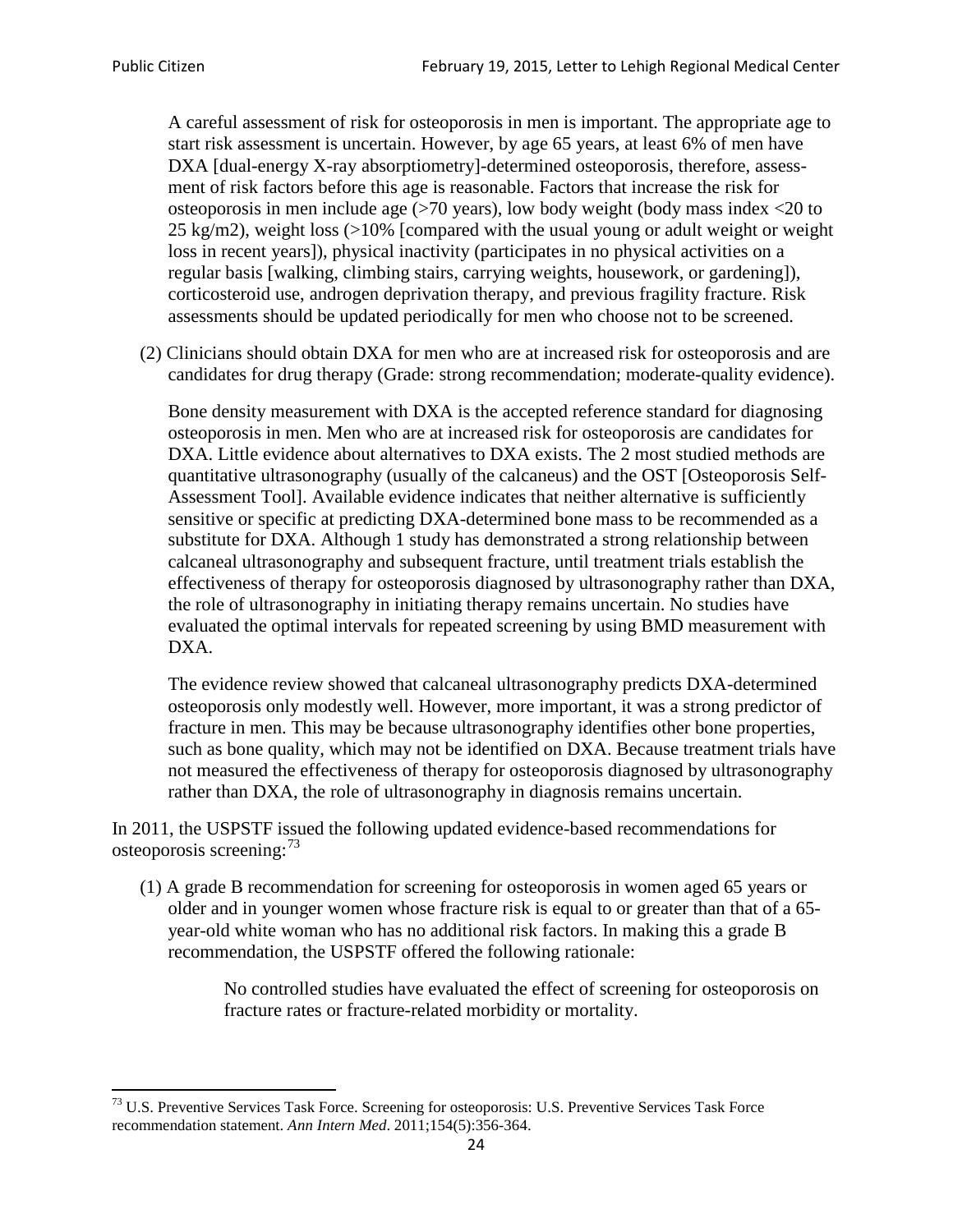In postmenopausal women who have no previous osteoporotic fractures, the USPSTF found convincing evidence that drug therapies reduce the risk for fractures. In women aged 65 years or older and in younger women whose fracture risk is equal to or greater than that of a 65-year-old white woman who has no additional risk factors, the USPSTF judged that the benefit of treating screeningdetected osteoporosis is at least moderate.

(2) An I statement concluding that the current evidence is insufficient to assess the balance of benefits and harms of screening for osteoporosis in men.

> Because of the lack of relevant studies, the USPSTF found inadequate evidence that drug therapies reduce the risk for fractures in men who have no previous osteoporotic fractures. The USPSTF identified the absence of randomized trials of primary fracture prevention in men who have osteoporosis as a critical gap in the evidence.

The USPSTF concludes that for men, evidence of the benefits of screening for osteoporosis is lacking and the balance of benefits and harms cannot be determined.

In discussing how often women should be screened for osteoporosis, the USPSTF noted the following: $74$ 

The potential value of rescreening women whose initial screening test did not detect osteoporosis is to improve fracture risk prediction. Evidence is lacking about optimal intervals for repeated screening and whether repeated screening is necessary in a woman with normal BMD. Because of limitations in the precision of testing, a minimum of 2 years may be needed to reliably measure a change in BMD; however, longer intervals may be necessary to improve fracture risk prediction. A prospective study of 4124 women aged 65 years or older found that neither repeated BMD measurement nor the change in BMD after 8 years was more predictive of subsequent fracture risk than the original measurement.

In 2012, the American College of Obstetricians and Gynecologists (ACOG) issued the following updated evidence-based recommendations on screening women for osteoporosis:<sup>[75](#page-24-1)</sup>

Bone density screening for women should begin at age 65 years. DXA absorptiometry screening can be used selectively for women younger than 65 years if they are postmenopausal and have other significant risk factors for osteoporosis or fracture.

Regarding how often women should be screened for osteoporosis, the ACOG recommended the following: $^{76}$  $^{76}$  $^{76}$ 

(1) In the absence of new risk factors, DXA screening should not be performed more frequently than every 2 years.

<span id="page-24-2"></span><span id="page-24-1"></span><span id="page-24-0"></span><sup>74</sup> *Ibid.* <sup>75</sup> American College of Obstetricians and Gynecologists. Osteoporosis. September 17, 2012. [http://www.guideline.gov/content.aspx?id=38413#Section420.](http://www.guideline.gov/content.aspx?id=38413#Section420) Accessed January 7, 2015.<br><sup>76</sup> *Ibid.*